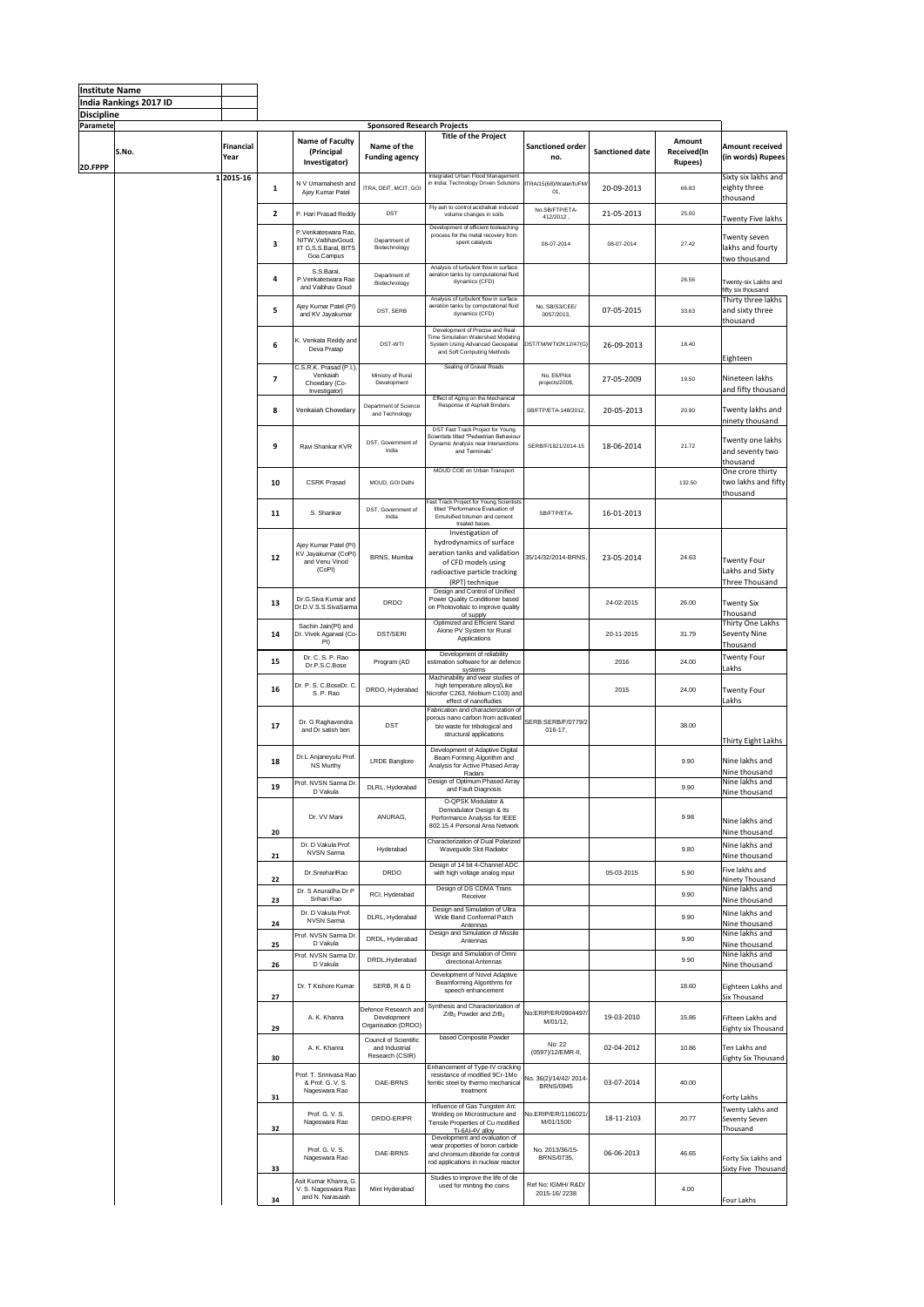| 35       | Dr. G. Brahma Raju                                                                           | DST-SERB                                                                                                                       | Development of ZrB <sub>2</sub> -SiC-Si <sub>3</sub> N <sub>4</sub><br>ceramic composites for high<br>temperature applications                      | 09-01-2016                          | 09-01-2016    | 27.60  | Twenty Seven Lakhs<br>and Sixty Thousand                         |
|----------|----------------------------------------------------------------------------------------------|--------------------------------------------------------------------------------------------------------------------------------|-----------------------------------------------------------------------------------------------------------------------------------------------------|-------------------------------------|---------------|--------|------------------------------------------------------------------|
| 36       | R. Arokia Kumar                                                                              | UGC-DAE-CSR                                                                                                                    | Development of ductile SMA<br>through Powder Metallurgy                                                                                             | No. SB/FTP/ETA-<br>0089/2014        |               | 0.40   | Forty Thousand                                                   |
| 37       | B. Srinivasa Rao                                                                             | DST-SERB                                                                                                                       | Development of high strength and<br>creep resistant Mg-Li alloys for<br>automotive and aerospace<br>applications                                    |                                     | 08-07-2015    | 20.79  | Twnty Lakhs and<br><b>Seventy Nine</b><br>Thousand               |
| 38       | R. Arokia Kumar, Ajoy<br>Kumar Panday and N.<br>Narasaiah                                    | <b>NTPC</b>                                                                                                                    | In Situ hydrogen damage<br>evaluation of boiler waterwall tubes<br>using NDT                                                                        |                                     |               | 10.00  | Ten Lakhs                                                        |
| 39       | Prof.M.K.Mohan<br>(PI)Prof.M.Nageswara<br>Rao and Dr. Bhanu<br>Pant                          | RESPOND-ISRO                                                                                                                   | Evaluation of Ti-15-3 Beta<br>Titaniumm alloy for high strength<br>fasteners for space applications.                                                | No:<br>ISRO/RES/3/608/10-<br>11,    | 10-02-2011    | 16.79  | Sixteen lakhs and<br><b>Seventy Nine</b><br>thousand             |
| 40       | Prof.B.V.Appa Rao<br>and Prof. M. K. Mohan<br>$(Co-PI)$                                      | NRB, DNRD                                                                                                                      | Electrochemical and surface<br>analytical studies of corrosion<br>behaviour of selected superalloys<br>in marine gas turbine engine<br>conditions   | 2014-2017                           |               | 19.97  | Nineteen lakhs<br>and Ninty Seven<br>thousand                    |
|          | K. Devendranath Ram<br>Kumar, Prof.M.Nagesw<br>ara Rao and<br>Prof.M.K.Mohan (Co-<br>PI)     | <b>DRDL</b>                                                                                                                    | Mitigating the environmentally<br>induced degradation and<br>improving the ductility of flow<br>formed maraging steel tubes                         | DRDL/24/08P/14/013<br>8/N2011       | 7-08-2014     | 9.85   | Nine Lakhs and<br><b>Eighty Five</b>                             |
| 41<br>42 | Dr.T.Sunil Kumar<br>(PI), Dr. N. Narasaiah<br>(Co-PI) and<br>Dr.B.V.Appa Rao (Co-<br>P()     | NRB, DRDO                                                                                                                      | Simulation of pitting corrosion and<br>galvanic corrosion in stressed and<br>unstressed parts subjected to<br>chloride environment                  | NRB-307/MAT/13-14                   | 23-12-2013    | 23.00  | Thousand<br><b>Twenty Three</b><br>Thousand                      |
| 43       | Dr. Shirish Sonawane,<br>Dr. S.Srinath, and<br>Prof. Y. Pydi Setty                           | Indian Space<br>Research Organization                                                                                          | Development of dispersion process<br>of high solid containing propellant<br>slurry with AI nanoparticles                                            | 2013                                | 2013          | 10.40  | Ten Lakhs and Forty<br>Thousand                                  |
|          | Dr.Shirishsonawane                                                                           | Ministry of<br>Environment and<br>Forests                                                                                      | Synthesis of nanohydrogel, and<br>development of hybrid waste water<br>treatment technique using<br>cavitation technique and hydrogel               | 2013                                | 2013          | 29.00  |                                                                  |
| 44<br>45 | Dr.Shirishsonawane                                                                           | Department of<br>Information and<br>Technology, Governme<br>nt of India                                                        | Prototype development of fuel cell                                                                                                                  | 2014                                | 2014          | 104.00 | <b>Twnenty Nine Lakhs</b><br>One Hundered and<br>Four Lakhs      |
| 46       | Dr.Shirishsonawane&<br>Dr. S.Srinath                                                         | <b>Extramural Research</b><br>& Intellectual Property<br>Rights, Defense<br>Research and<br>Development<br>Organization, India | Development of hybrid, self-healing<br>coating using ultrasound assisted<br>encapsulation approach for<br>anticorrosion performance                 | 2014                                | 2014          | 34.00  | Thirty Four Lakhs                                                |
| 47       | Dr.Shirishsonawane                                                                           | Department of<br>Biotechnology,<br>Government of India                                                                         | Designing and assessment of a<br>dynamic perfusion bioreactor for<br>polymer guided bone regeneration<br>by using mesenchymal stem cells            | 2015                                | 2015          | 11.10  | Eleven Lakhs and<br><b>Ten Thousand</b>                          |
| 48       | Dr.Shirishsonawane,<br>Dr. SathishBabu                                                       | <b>Council of Scientific</b><br>and Industrial<br>Research,<br>Government of India                                             | Development of cellulose acetate<br>based membranes containing<br>nanoparticles for fluoride removal<br>from drinking water                         | 2014                                | 2014          | 10.00  | Ten Lakhs                                                        |
| 49       | Dr.Shirishsonawane                                                                           | Ministry of Human<br>Resource<br>Development                                                                                   | Crystallization and Drying                                                                                                                          | 2015                                | 2015          | 8.00   | Eight Lakhs                                                      |
| 50       | Dr. K. Anand Kishore                                                                         | <b>CSIR</b>                                                                                                                    | Development of Cellulose acetate<br>based nanoporous membranes for<br>Fluoride removal from ground<br>water                                         | 2015                                | 2015          | 22.42  | Twenty Two Lakhs<br>and Forty Two<br>Thousand                    |
| 51       | Dr. P. V. Suresh                                                                             | Science and<br><b>Engineering Research</b><br>Board (SERB)                                                                     | Theoretical and Experimental<br>studies on Chemical Looping<br>Combustion (CLC) of Indian coal                                                      | 2015                                | 2015          | 28.07  | <b>Twenty Eight Lakhs</b><br>and Seven<br>Thousand               |
| 52       | Dr. T.Sunil Kumar (PI),<br>Dr. N.Narasaiah<br>(MME), and Prof.<br>B.V.AppaRao<br>(Chemistry) | MMED, Chemistry<br>(NITW)                                                                                                      | Simulation of pitting corrosion and<br>galvanic corrosion in stressed and<br>unstressed parts subjected to<br>chloride environment                  | 23-Dec-13                           | 23-Dec-13     | 25.48  | Twenty Five Lakhs<br>and Forty Eighty<br>Thousand                |
| 53       | Prof D V L N<br>Somayajulu                                                                   | DeitY, Govt. of India                                                                                                          | Information Security Education<br>and Awareness Project' (ISEAP)<br>Phase-I                                                                         | Sept, 2005                          | Sept, 2005    | 67.82  | <b>Sixty Seven Lakhs</b><br>and Eighty Two<br>Thoudand           |
| 54       | Prof D V L N<br>Somayajulu & Prof B B   NMEICT-MHRD, GOI<br>Ambarkar                         |                                                                                                                                | Design and Development of E-<br>content generation and delivery<br>management for student centric<br>learning                                       | Feb, 2009                           | Feb, 2009     | 21.00  | <b>Twenty One</b><br>Thousand                                    |
| 55       | Prof B B Ambarkar &<br>S Ravi Chandra                                                        | <b>UNICEF</b>                                                                                                                  | Development of an Information<br>Management System for<br>Operationalizing Maternal Neonatal<br>& Child Health in CHNC Area.                        | April, 2011                         | April, 2011   | 10.00  | Ten Lakhs                                                        |
| 56       | Dr R Padmavathy                                                                              | <b>DST-SERB</b>                                                                                                                | Secure SMS using Koblitz curve<br>based ECC on Android Devices                                                                                      | May, 2013                           | May, 2013     | 7.07   | Seven Lakhs and<br>Seven Thousand                                |
| 57       | Prof T Ramesh & Prof<br>D V L N Somayajulu                                                   | DeitY, Govt. of India                                                                                                          | Information Security Education<br>and Awareness Project' (ISEAP)<br>Phase-II                                                                        | 10-04-2015                          | 10-04-2015    | 185.00 | One Hundered and<br><b>Eighty Five Lakhs</b>                     |
| 58       | Prof D V L N<br>Somayajulu & N S S N<br>Sarma                                                | DeitY, Govt. of India                                                                                                          | Electronics and ICT academy                                                                                                                         | 26-03-2015                          | 26-03-2015    | 25.00  | Twenty Five Lakhs                                                |
| 59       | Prof.S.G. Sanjeevi                                                                           | MHRD, Govt, India<br>(through IIT<br>Kharagpur)                                                                                | Pedagogy Research project for<br>Problem Solving and Programming                                                                                    | 2013                                | 2013          | 7.00   | Seven Lakhs                                                      |
| 60       | Dr. R. B. V.<br>Subramanyam                                                                  | MHRD, Govt, India<br>(through IIT<br>Kharagpur)                                                                                | Developing suitable pedagogical<br>methods for various classes,<br>intellectual calibers and research in<br>e-learning - Data Mining (main)         | 2013                                | 2013          | 7.00   | Seven Lakhs                                                      |
| 61       | Prof. D.V. L. N.<br>Somayajulu andDr. R.<br>B. V. Subramanyam                                |                                                                                                                                | Mini Centre of Big Data                                                                                                                             | 2013                                | 2013          | 100.00 | One Hundered<br>Lakhs                                            |
| 62       | Dr.U.S.N.Raju                                                                                | MHRD, Govt, India<br>(through IIT<br>Kharagpur)                                                                                | Pedagogy Research project for<br>Compiler Design                                                                                                    | 2013                                | 2013          | 7.00   | Seven Lakhs                                                      |
| 63       | Dr. R.R. Rout                                                                                | MHRD, Govt, India<br>(through IIT<br>Kharagpur)                                                                                | Developing suitable pedagogical<br>methods for various classes,<br>intellectual calibers and research in<br>e-learning - Mobile<br>Computing (main) | 2013                                | 2013          | 7.00   |                                                                  |
| 64       | Dr R Padmavathy and<br>Dr.S. Ravi Chandra                                                    | DRDO, SAG New<br>Delhi                                                                                                         | Solving Discrete Logarithm<br>Problem over GF(2^n) using<br>Function Field Sieve method                                                             | March 5, 2015                       | March 5, 2015 | 23.35  | Seven Lakhs<br>Twenty Three lakhs<br>and Thirty Five<br>thousand |
| 65       | Dr.Ch.RamReddy                                                                               | <b>MHRD</b>                                                                                                                    | Dispersion effects on convective<br>flows<br>Nonlinear convection in rotating                                                                       | Research Seed Grant<br>(RSG) Scheme | $Jan-15$      | 4.00   | Four Lakhs                                                       |
| 66       | Dr. A. Benerji Babu<br>Dr.Ch.RamReddy (PI)                                                   | DST(SERB)<br>Counsel of Scientific and                                                                                         | Earth's outer Core with Isotropic/<br>Anisotropic Diffusivities<br>Numerical treatment of convective                                                |                                     | 16-02-2016    | 25.00  | <b>Twenty Five Lakhs</b><br>Nine Lakhs and                       |
| 67       | & Dr D<br>Srinivasacharya                                                                    | Industrial Research,<br>NEW DELHI, INDIA.                                                                                      | transport in non-Newtonian fluids                                                                                                                   | Grant Number:25<br>(5034)/14,       | 01-10-2015    | 9.,94  | <b>Ninty Four</b><br>Thousand<br>Sixteen lakhs and               |
| 68       | Dr. P. Abdul Azeem                                                                           | <b>DST</b>                                                                                                                     | Synthesis and characterization of<br>phosphate and silicate based Bio<br>Optical and lifetime studies of 1,2-                                       | SR/S2/CMP-<br>0090/2010(C)          |               | 16.97  | Ninty Seven                                                      |
| 69       | Dr. K. Thangaraju                                                                            | DST-SERB-YSS                                                                                                                   | Diaroyl/heteroaroyl Benzenes and<br>organic light emitting diode (OLED)<br>characteristics                                                          | SERB/SR/FTP/PS                      |               | 23.34  | Twenty Three<br>lakhs and Thirty<br>Four thousand                |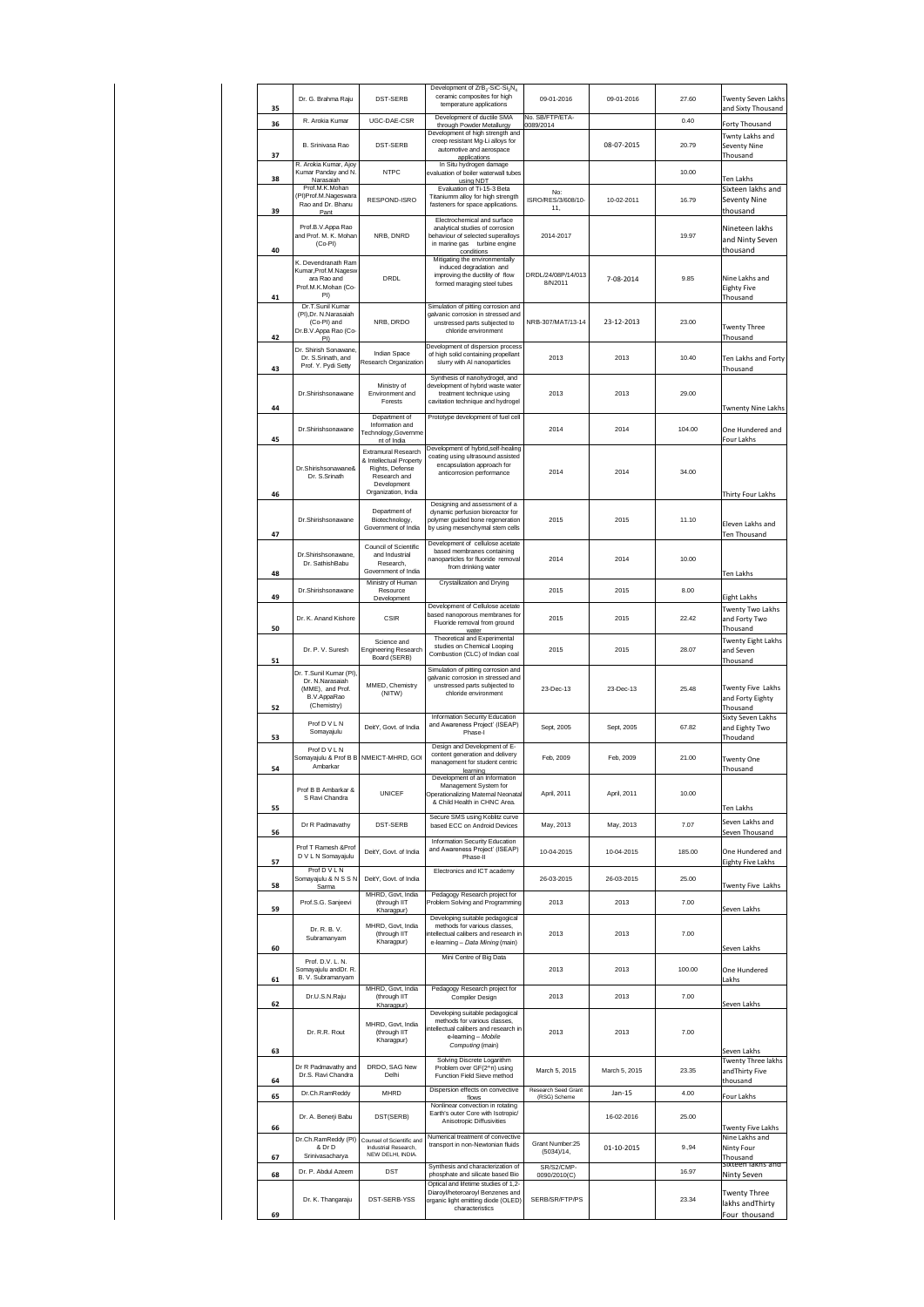|             |                       | 70                           | Dr. T. Venkatappa<br>Rao, Prof. SVS<br>Ramana Reddy                          | BRNS, DAE,                                                                         | Effects of electron beam<br>irradiation on                                                                                                                                            | -162/2012 and                      |             | 17.72                                           | Sevnteen lakhs<br>and Seventy<br>thousand       |
|-------------|-----------------------|------------------------------|------------------------------------------------------------------------------|------------------------------------------------------------------------------------|---------------------------------------------------------------------------------------------------------------------------------------------------------------------------------------|------------------------------------|-------------|-------------------------------------------------|-------------------------------------------------|
|             |                       | 71                           | Dr. D. Paul Joseph                                                           | Govt. of India.                                                                    | poly lactic acid blends and<br>composites                                                                                                                                             | 18-11-2013                         | 18-11-2013  | 26.16                                           | Twenty Six lakhs<br>and Sixteen<br>thousand     |
|             |                       | 72                           | Dr. Syam Prasad                                                              | DST-SERB-YSS                                                                       | Nanostructured 'La' doped<br>BaSnO <sub>3</sub> Electrodes for high<br>efficiency Dye-Sensitized solar<br>cells                                                                       | 35/14/55/2014-BRNS                 |             | 5.50                                            | Five Lakhs and Fifty<br>Thousand                |
|             |                       | 73                           | Dr. K. V. Gobi (PI),<br>Prof. B. V. Appa Rao,<br>$(Co-PI)$                   | Defence Research and<br>Development<br>Organization (DRDO),<br>Government of India | Development of Nano-organized<br>Electrochemical Impedance<br>Immunosensors for Detecting<br>Trace Levels of Explosives and<br>Rational Design of Dimerizable                         | ERIP/ER/1006008/M/<br>01/1386,     | 29-11-2011  | 19.74                                           | Nineteen lakhs<br>and Seventy Four<br>thousand  |
|             |                       | 74                           | Dr. P.V. Srilakshmi                                                          | <b>CSIR</b>                                                                        | and Targetable Cationic Peptide<br>Amphiphiles for non-viral Gene<br>Delivery                                                                                                         | Oct. 2007                          | Oct. 2007   | 10.00                                           | <b>Ten Lakhs</b>                                |
|             |                       | 75                           | Dr. P.V.Srilakshmi                                                           | <b>DST Fast Track</b>                                                              | Development of Benzoxazole,<br>Benzthiazole and Benzimidazoles<br><b>Based Novel Cationic Amphiphiles</b><br>for Non-Viral Gene Delivery<br>Targeting to Tumors                       | January, 2010                      | 20-01-2010  | 19.10                                           | Nineteen lakhs<br>and Ten thousand              |
|             |                       | 76                           | Dr. P.V.Srilakshmi                                                           | <b>DST</b>                                                                         | Development of Pyrazole, Triazole<br>and Tetrazole Based Novel<br>Cationic lipids for Targeting Non-<br>viral Gene Delivery to Tumors                                                 | January 2013.                      | 22-01-2013. | 31.60                                           | Thirty One lakhs<br>and Sixty<br>thousand       |
|             |                       | 77                           | Dr. Vishnu Shanker                                                           | DST-Govt. of INDIA                                                                 | Synthesis, characterization and<br>doping effect-studies of complex<br>metal oxide nano particles.                                                                                    | SR/FT/CS-096/2009                  |             | 19.45                                           | Nineteen lakhs<br>and Forty Five<br>thousand    |
|             |                       | 78                           | Prof. B.V. Appa<br>Rao(P.I) Prof.<br>M.K.Mohan (Co-PI)                       | Naval Research<br>Board, Govt. of India                                            | Electrochemical and surface<br>analytical studies of corrosion<br>behavior of selected super alloys<br>Studies on promoter induced rapid                                              | 19-01-2015                         | 19-01-2015  | 19.97                                           | and Ninty Seven<br>thousand                     |
|             |                       | 79                           | Dr. N. Venkatathri (PI)<br>Prof. I.A.K. Reddy (Co-<br>$P$ I)                 | DST-SERB, New<br>Delhi                                                             | non-aqueous media synthesis of<br>efficient and eco-friendly SAPO-35<br>catalyst for methanol to olefin<br>reaction                                                                   | 08-10-2015                         | 08-10-2015  | 29.66                                           | Twenty Nine lakhs<br>and Sixty Six<br>thousand  |
|             |                       | 80                           | K. Hari Prasad                                                               | <b>DST-INSPIRE</b>                                                                 | Novel glycosylation methods and<br>their application to biologically<br>important molecules                                                                                           | Sanctioned from                    |             | 35.00                                           | Thirty Five Lakhs                               |
|             |                       | 81                           | K. Hari Prasad<br>Prof. S. Srinivasa Rao                                     | <b>DST-SERB</b>                                                                    | N-Heterocyclic Carbene Catalyzed<br>Tandem $[2+2]$ and $[4+2]$<br><b>Cycloaddition Reactions:</b><br>Application in the Synthesis of<br>Centre for sustainable Energy                 |                                    | 30.10.2015  | 23.00                                           | Twenty Three Lkahs                              |
|             |                       | 82                           | (Coordinator)Prof.A.Ra<br>machandraiah(Co-<br>Coordinator)                   | <b>TEQIP-II</b>                                                                    | Systems                                                                                                                                                                               | <b>TEQIP-II</b>                    |             | 900.00                                          | Nine Hundereed<br>Lakhs                         |
|             |                       | 83                           | Prof. I. Ajit Kumar<br>Reddy (Coordinator)<br>Prof. B.V. Appa Rao            | <b>MHRD</b>                                                                        | MHRD-Teaching-Learning Centre                                                                                                                                                         | <b>MHRD</b>                        |             | 963.00                                          | Nine Hundereed<br>and Sixty Lakhs               |
|             |                       | 84                           | Prof. I. A. K. Reddy                                                         | MHRD, GOI                                                                          | <b>Establishment of "Teaching</b><br>Learning Centre" at NIT Warangal                                                                                                                 | F.No.3-13/2015-PN.II               | 30-09-2015  | 963.00                                          | Nine Hundereed<br>and Sixty Lakhs               |
|             |                       | 85                           | Dr. K. V. Gobi (Core<br>Team Member)                                         | <b>TEQIP-II</b>                                                                    | Centre for sustainable Energy<br>Systems                                                                                                                                              | <b>TEQIP-II</b>                    |             | 900.00                                          | Nine Hundereed<br>Lakhs                         |
|             |                       | 86                           | Dr. D. Kashinath                                                             | DST (SERB)                                                                         | Design and synthesis of (-)-<br>kaitocephalin derivatives and their<br>pharmacological evaluation as<br>ionotropic glutamate receptor<br>(iGluRs) antagonists                         | 23-05-2014                         | 23-05-2014  | 24.50                                           | Twenty Four<br>lakhs and fifty<br>thousand      |
|             |                       | 87                           | Dr. D. Kashinath                                                             | DST (SERB)                                                                         | Synthesis of novel 1-<br>(phenyl(phenylamino)methyl)napht<br>halen-2-ol based chiral catalysts<br>and their applications to<br>asymmetric organic<br>transformations (C-H activation) | 18-05-2015                         | 18-05-2015  | 30.16                                           | Thirtyakhs and<br>Sixteen thousand              |
|             |                       | 88                           | Dr. P.Sreenivasa Rao                                                         | <b>DBT</b>                                                                         | Designing and assessment of a<br>dynamic perfusion bioreactor for<br>polymer guided bone regeneration<br>by using mesenchymal stem cells.                                             | BT/PR8056/MED/31/2<br>15/2013      | 31-02-2013  | 35.00                                           | Thirty Fivee Lakhs                              |
|             |                       | 89                           | Dr. K Narasimhulu                                                            | <b>DST</b>                                                                         | <b>Bioethanol Production from</b><br>Cellulosic Biomass by immobilized<br>yeast cells<br>Process development for cellulose                                                            | SERB/F/1819/2014-<br>2015          | 18-06-2014  | 23.00                                           | Twenty Three Lakhs                              |
|             |                       | 90                           | Dr. R. Satish Babu                                                           | <b>CSIR</b>                                                                        | acetate based nanoporous<br>membranes for arsenic and<br>fluoride removal from ground water<br>to make potable water                                                                  | 02(2015)/14/EMR-II                 | 17-11-2014  | 21.84                                           | Twenty One Lakhs<br>and Eighty Four<br>thousand |
|             |                       | 91                           | Dr. Urmila Saxena                                                            | <b>DST</b>                                                                         | Development of Immunosensor for<br>Detection of Cancer Biomarkers<br>for Early Diagnosis                                                                                              | SB/FTP/ETA/-<br>0103/2014,         | 29-12-2014  | 23.00                                           | Twenty Three Lakhs                              |
|             |                       | 92                           | Dr. Amiatva Bandhu                                                           | <b>DST</b>                                                                         | Studies on the operator DNA<br>binding mechanism of Mce1R of<br>mycobacterium tuberculosis<br>H37Rv                                                                                   | SERB/LS-224/2014,                  | 09-10-2014  | 23.00                                           | Twenty Three Lakhs                              |
|             |                       | 93                           | Dr.Prakash saudagar                                                          | <b>DST</b>                                                                         | Studies on Mitogen-activated<br>protein kinase<br>of Leishmania parasite as a<br>therapeutic target                                                                                   | <b>SERB</b>                        |             | 23.00                                           | Twenty Three Lakhs                              |
|             |                       | 94                           | Dr. Rama Raju.B                                                              | Science & Engineering<br>Research Boards                                           | "Development of Tailor Made<br>Pretreatment Technologies for<br>Production of Fermentable sugars<br>and Bioethanol from Corncobs"s                                                    | ECR/2015/000076                    | 15-03-2016  | 20.90                                           | Twenty Lakhs and<br><b>Sninty Thousand</b>      |
| S.No.       | <b>Financial Year</b> |                              | <b>Name of Faculty</b><br>(Principal<br>Investigator)                        | Name of the<br><b>Funding agency</b>                                               | <b>Title of the Project</b>                                                                                                                                                           | anctioned order nd Sanctioned date |             | <b>Amount</b><br>Received(In<br><b>Rupees</b> ) | <b>Amount received</b><br>(in words)            |
| $2^{\circ}$ | 2014-15               | $\mathbf{1}$                 | Dr. K. V. Gobi                                                               | Defence Research and<br>Development<br>Organization (DRDO)                         | Development of Nano-organized<br>Electrochemical Impedance<br>Immunosensors for Detecting                                                                                             | 01-03-2012                         | 01-03-2012  | 19.66                                           | Ninteen Lakhs and<br><b>Sixty Six Thousand</b>  |
|             |                       | $\mathbf{2}$<br>$\mathbf{3}$ | Dr. E Venkata<br>Rathnam and Prof. K<br>V Jayakumar<br>Prof. C.S.R.K. Prasad | <b>CWRDM-DST</b>                                                                   | Trace Levels of Explosives and<br>Lake Dynamics and their<br>interaction with aquifers in<br>Warangal City using Isotope<br><b>Studies</b><br>Sealing of Gravel Roads                 | No.SR/S3/ENGF-<br>01120D0t2.I/6    | 01-11-2010  | 19.80                                           | Ninteen Lakhs and<br>Eighty Thousand            |
|             |                       |                              | (Principal<br>Investigator), Dr.<br>Venkaiah Chowdary<br>(Co-Investigator)   | Ministry of Rural<br>Development                                                   |                                                                                                                                                                                       | No. E6/Pilot<br>projects/2008,     | 27-05-2009  | 19.50                                           | Ninteen Lakhs and<br><b>Fifty Thousand</b>      |
|             |                       | 4                            | Dr. Venkaiah<br>Chowdary                                                     | MHRD Seed Grant,<br>NIT Warangal                                                   | Influence of Mix Properties on the<br><b>Permanent Deformation</b><br>Characteristics of Asphalt Mixtures                                                                             | NITW/DIR/2012/244/2<br>022,        | 14-09-2012  | 3.50                                            | Three Lakhs and<br><b>Fifty Thousand</b>        |
|             |                       | 5                            | Dr. Venkaiah<br>Chowdary                                                     | Department of Science<br>and Technology                                            | Effect of Aging on the Mechanical<br>Response of Asphalt Binders                                                                                                                      | SB/FTP/ETA-<br>148/2012,           | 20-05-2013  | 20.90                                           | Twenty Lakhs and<br>Ninty Thousand              |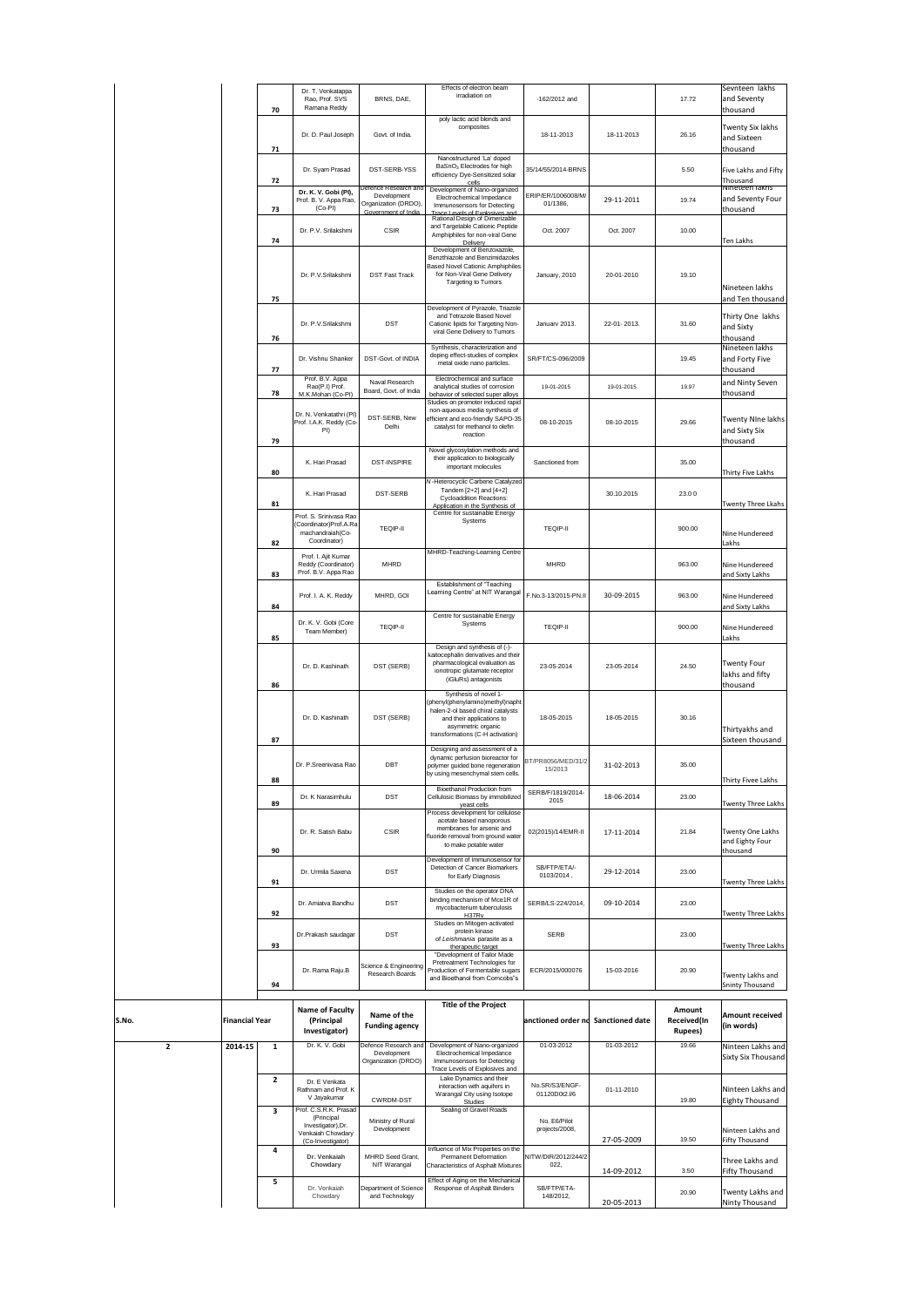| 6                       | Dr. Venkata Reddy K<br>and Prof. Deva Pratap                                                 | <b>DST-WTI</b>                                                                                    | Development of Precise and Real<br><b>Time Simulation Watershed</b><br>Modeling System Using Advanced<br>Geospatial and Soft Computing<br>Methods                                     | DST/TM/WTI/2K12/47<br>(G)                                                                                       | 26-09-2013 | 15.53  | Fifteen Lakhs and<br>Fifty Three<br>Thousand                         |
|-------------------------|----------------------------------------------------------------------------------------------|---------------------------------------------------------------------------------------------------|---------------------------------------------------------------------------------------------------------------------------------------------------------------------------------------|-----------------------------------------------------------------------------------------------------------------|------------|--------|----------------------------------------------------------------------|
| $\overline{\mathbf{z}}$ | Dr. Ravi Shankar KVR                                                                         | DST, Government of<br>India                                                                       | DST Fast Track Project for Young<br>Scientists titled "Pedestrian<br>Behaviour Dynamic Analysis near<br>Intersections and Terminals"                                                  | SERB/F/1821/2014-<br>15                                                                                         | 18-06-2014 | 21.72  | <b>Twenty One</b><br>Lakhs and Seventy<br>Two Thousand               |
| 8                       | Prof. CSRK Prasad                                                                            | MOUD, GOI Delhi                                                                                   | MOUD COE on Urban Transport                                                                                                                                                           |                                                                                                                 |            | 132.50 | One Hundered<br>and Thirty Two<br>Lakhs Fifty<br>Thousand            |
| 9                       | Dr. M.V.N. Siva Kumar                                                                        | MHRD Seed Grant,<br>NIT Warangal                                                                  | Sensitivity of Seismic Vulnerability<br>Assessment of Reinforced<br><b>Concrete Structures using Fragility</b><br>curves                                                              | 2014                                                                                                            | 2014       | 5.00   | <b>Five Lakhs</b>                                                    |
| 10                      | Prof. N V Umamahesh                                                                          | ITRA, DEIT, MCIT,<br><b>GOI</b>                                                                   | Integrated Urban Flood<br>Management in India: Technology<br><b>Driven Solutions</b>                                                                                                  | ITRA/15(68)/Water/IU<br>FM/01,                                                                                  | 20-09-2013 | 66.83  | Sixty Six Lakhs and<br><b>Eighty Three</b><br>Thousand               |
| 11                      | Dr. P. Hari Prasad<br>Reddy                                                                  | <b>DST</b>                                                                                        | Fly ash to control acid/alkali<br>induced volume changes in soils                                                                                                                     | No.SB/FTP/ETA-<br>412/2012                                                                                      | 21-05-2013 | 25.00  | <b>Twenty Five Lakhs</b>                                             |
| 12                      | Dr.P.Venkateswara<br>Rao, NITW<br>Dr.Vaibhav Goud, IIT<br>G Dr.S.S.Baral, BITS<br>Goa Campus | Department of<br>Biotechnology                                                                    | Investigating the effect of co-<br>digestion and advanced sludge pre-<br>treatment methods on the<br>anaerobic conversion potential of<br>the organic wastes                          | 08.7.2014                                                                                                       | 08-07-2014 | 27.43  | Twenty Seven Lakhs<br>and Forty Two<br>Thousand and Eight<br>Hunderd |
| 13                      | Dr. Ajey Kumar Patel<br>(PI) Prof KV<br>Jayakumar (CoPI) and<br>Dr. Venu Vinod (CoPI)        | BRNS, Mumbai                                                                                      | Investigation of hydrodynamics of<br>surface aeration tanks and<br>validation of CFD models using<br>radioactive particle tracking (RPT)<br>technique                                 | 35/14/32/2014-BRNS,                                                                                             | 23.05.2014 | 24.63  | <b>Twenty Four Lakhs</b><br>and Sixty Three<br>Thousand              |
| 14                      | Dr.G.Siva<br>Kumar, Dr.D.V.S.S.Siv<br>a Sarma                                                | Applied to DRDO                                                                                   | Design and Control of Unified<br>Power Quality Conditioner based<br>on Photovoltaic to improve quality<br>of supply                                                                   | 24-02-2015                                                                                                      | 24-02-2015 | 26.00  | <b>Twenty Six Lakhs</b>                                              |
| 15                      | Dr.D.V.S.S.Siva<br>Sarma, Dr.S.Srinivasa<br>Rao Dr.G.Siva Kumar                              | Applied to CPRI,<br>Bangalore                                                                     | Development of control strategies<br>of multifunctional inverter for<br>integration of renewable energy<br>resources to grid with power quality<br>enhancement features               | 18-09-2014                                                                                                      | 18-09-2014 | 71.00  | Seventy One Lakhs                                                    |
| 16                      | Dr.S.Srinivasa<br>Rao, Dr.D.V.S.S.Siva<br>Sarma and<br>Dr.Bhagwan K.Murty                    | Applied to Ministry of<br>New and Renewable<br>Energy, Govt. of India                             | Development and testing of<br>wavelet modulated inverters for<br>power quality improvement of grid<br>connected solar photovoltaic<br>system                                          | 18-09-2014                                                                                                      | 18-09-2014 | 118.00 | One Hundered and<br>Eighteen Lakhs                                   |
| 17                      | Dr.Chandramohan<br>V.P.                                                                      | NIT Warangal - RSG                                                                                | Estimation of initial moisture<br>content of moist objects                                                                                                                            | Ref. No. NITW/AC-<br>7/RSG-Bdgt/2013-<br>14/4042 Dated<br>25/01.2014 and<br>NITW/AC-7/RSG-<br>Bdgt/2014-15/2662 | 7-11-2014  | 5.20   | Five Lakhs and<br><b>Twenty Thousand</b>                             |
| 18                      | Dr.A.Veeresh Babu                                                                            | <b>APCOST</b>                                                                                     | Euglena a kind of Algae as a Bio-<br><b>Diesel</b>                                                                                                                                    | No.<br>Lr.No.09/APCOST/<br>Res. Proj./2012-13                                                                   | 20.09.2013 | 1.50   | One Lakhs and Fifty<br>Thousand                                      |
| 19                      | Dr. V. Vasu                                                                                  | MHRD, Govt. of India                                                                              | National Mission Project on<br>Education through ICT:<br>Mechatronics                                                                                                                 | 2008                                                                                                            | 2008       | 8.00   | Eight Lakhs                                                          |
| 20                      | Dr. N. Venkaiah                                                                              | Department of Science<br>and Technology<br>(DST), MHRD (Fast-<br>Track Scheme), Govt.<br>of India | Experimental Studies on Wire<br><b>Electric Discharge Machining</b>                                                                                                                   |                                                                                                                 | $2012 -$   | 21.10  | <b>Twenty One Lakhs</b>                                              |
| 21                      | Dr. N. Venkaiah                                                                              | MHRD's Research<br>Seed Money (RSM)<br>Scheme                                                     | Single Discharge Analysis of<br><b>Electric Discharge Machining</b>                                                                                                                   |                                                                                                                 | $2013 -$   | 3.15   | and Ten Thousand<br>Three Lakhs and<br>Fifteen Thousand              |
| 22                      | Dr.A.Kumar                                                                                   | DRDL-Hyderbad                                                                                     | Improvement of Mechanical<br>Properties of Dissimilar Weld of<br>Margining Steel and AISI 4130<br>Steels using Various Welding<br>Processes for LRSAM Project                         |                                                                                                                 | Nov-13     | 21.41  | Twenty One Lakhs<br>and Forty One<br>Thousand                        |
| 23                      | Dr.D. JayaKrishna                                                                            | DST-SERB Start-Up<br>Research Grant<br>(Young Scientists)                                         | Design and Development of an<br><b>Efficient and Cost Effective Solar</b><br>Water Latent Heat Storage System<br>$-$ SB/FTP/ETA-0130/2014                                             |                                                                                                                 | 2015-2017  | 29.81  | <b>Twenty Nine Lakhs</b><br>and Eighty One<br>Thousand               |
| 24                      | Dr.D. Jaya Krishna                                                                           | MHRD-NIT Warangal                                                                                 | Investigation of Corrosion on<br>Metals with Phase Change<br>Materials for a $30^{\circ}$ C - 100 $^{\circ}$ C<br>temperature range Solar Thermal<br><b>Heat Storage Applications</b> |                                                                                                                 | 2014-15    | 3.00   | Three Lakhs                                                          |
| 25                      | Dr. Kiran Kumar K                                                                            | <b>BRNS</b>                                                                                       | Investigations on thermal<br>performance of two-phase natural<br>circulation loop filled with nanofluid<br>under atmospheric and sub-<br>atmospheric conditions.                      |                                                                                                                 | 2014       | 18.00  | Eighteen Lakhs                                                       |
| 26                      | Dr. Kiran Kumar K                                                                            | <b>DST</b>                                                                                        | Investigations on heat transfer<br>augmentation in a rectangular<br>thermosyphon loop by using<br>nanofluids: mini to large scale<br>study.                                           |                                                                                                                 | 2013       | 24.00  | Twenty Four Lakhs                                                    |
| 27                      | Dr.Syed Ismail                                                                               | MHRD-NIT Warangal                                                                                 | <b>Experimental and Numerical</b><br>Investigations of Lubricated Sliding<br><b>Contacts with Different Texture</b><br>Shapes                                                         |                                                                                                                 | 2014-15    | 5.00   | <b>Five Lakhs</b>                                                    |
| 28                      | M J Davidson                                                                                 | Csir                                                                                              | Modelling Studies on the Hot<br>Deformation and Densification<br>Behaviour of Sintered Al-TiB2<br>composites and its Tribological<br>Characterisation                                 |                                                                                                                 | 2013       | 12.60  | Twelve Lakhs and<br><b>Sixty Thousand</b>                            |
| 29                      | Dr. P.S.C.Bose                                                                               | DRDL, Hyderabad                                                                                   | Evaluation of optimum machining<br>parameters while machining<br>Nimonic alloy(C263)-Development<br>of genetic programmingmodels                                                      |                                                                                                                 | 2013       | 10.00  | <b>Ten Lakhs</b>                                                     |
| 30                      | Dr. P.S.C.Bose                                                                               | <b>NITW</b>                                                                                       | Machinability and wear studies of<br>Niobium, Nicrofer C263 super<br>alloys                                                                                                           |                                                                                                                 | 2012       | 3.30   | Three Lakhs and<br>Thirty Thousand                                   |
| 31                      | Dr. P.S.C.Bose                                                                               | <b>NRB</b>                                                                                        | Machinability and wear studies of<br>high temperature alloys and effect<br>of nano fluids                                                                                             |                                                                                                                 | 2015       | 24.10  | <b>Twenty Four Lakhs</b><br>and Ten Thousand                         |
| 32                      | Co PI Dr. P.S.C.Bose                                                                         | DRDL, Hyderabad                                                                                   | <b>Advanced Planning</b><br>andScheduling Tool for Defence<br>Industries                                                                                                              |                                                                                                                 | 2014       | 9.90   | Nine Lakhs and<br><b>Ninty Thousand</b>                              |
| 34<br>35                | Dr. V. Vasu<br>Prof. S.Srinivasa Rao                                                         | IE India                                                                                          | Fabrication of Transmission Line<br>inspection Robot<br><b>TEQIP-II CoE</b>                                                                                                           |                                                                                                                 |            | 0.60   | Sixty Thousand                                                       |
| 36                      | and 14 more faculty<br>members                                                               | <b>TEQIP</b>                                                                                      | Design of optimum phased array                                                                                                                                                        |                                                                                                                 | 29-03-2013 | 500.00 | <b>Five Crores</b>                                                   |
| 37                      | Prof. N.V.S.N. Sarma                                                                         | <b>DRDO</b>                                                                                       | and Identification of Faulty<br>Elements<br>Study and development of real                                                                                                             |                                                                                                                 |            | 9.90   | Nine Lakhs and<br>Ninty Thousand                                     |
|                         | Dr.T.Kishore Kumar                                                                           | RCI, DRDO                                                                                         | time adaptive filter algorithms for<br>sensor measurements                                                                                                                            |                                                                                                                 |            | 8.50   | Eight Lakhs and<br>Fifty Thousand                                    |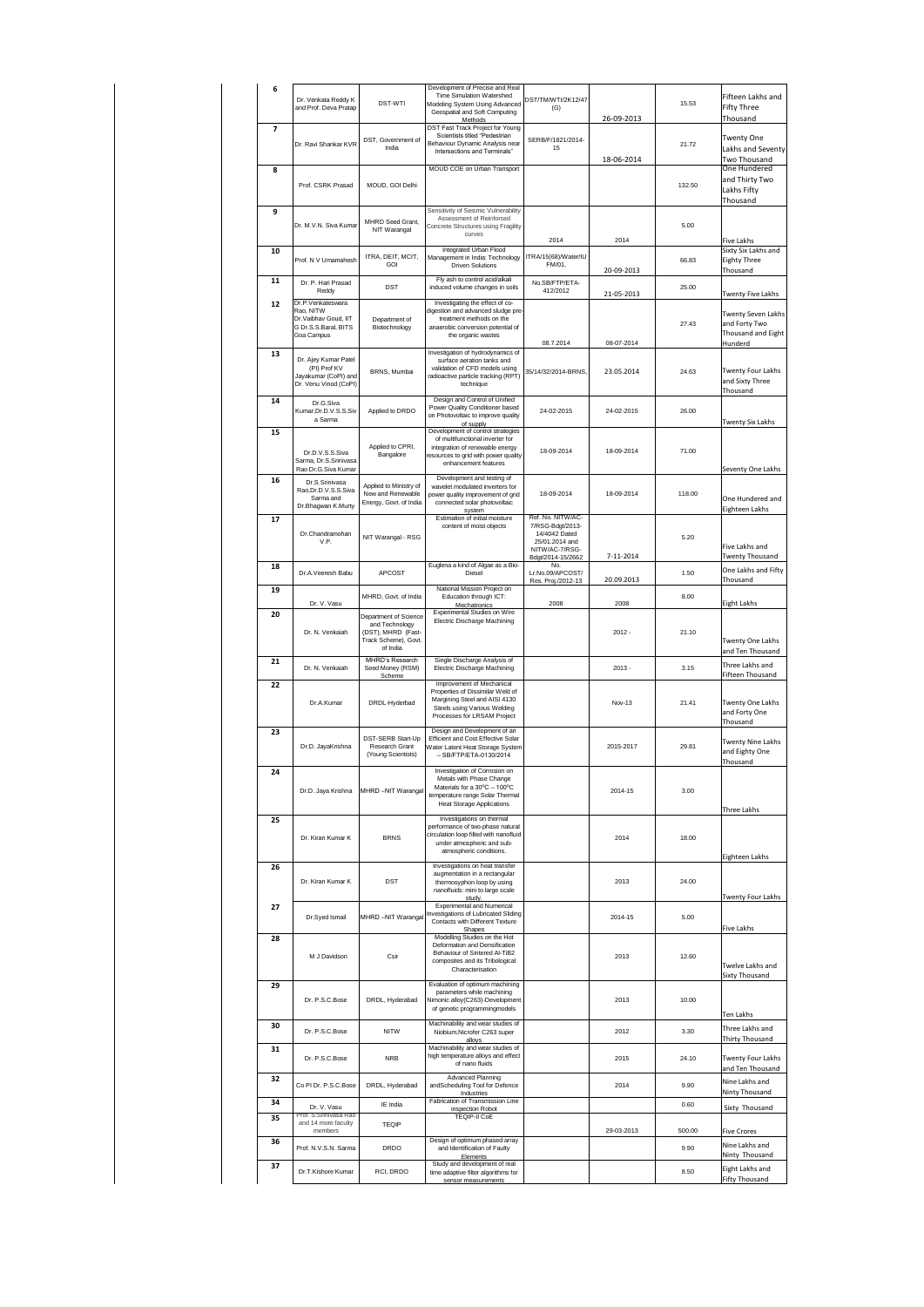| 38       | Dr.T.Kishore Kumar                                                                           | <b>MHRD</b>                                                   | MHRD NMEICT Project in<br>collaboration with IIT Kharagpur-<br>Developing E-Learning material for<br>UG students across India                                                            |                                                                            |             | 7.00   | Seven Lakhs                                                               |
|----------|----------------------------------------------------------------------------------------------|---------------------------------------------------------------|------------------------------------------------------------------------------------------------------------------------------------------------------------------------------------------|----------------------------------------------------------------------------|-------------|--------|---------------------------------------------------------------------------|
| 39       | Dr. D. Vakula                                                                                | RCI                                                           | Characterization of Dual Polarized<br>Waveguide Slot Radiator                                                                                                                            |                                                                            | 21-11-2014  | 9.80   | Nine Lakhs and                                                            |
| 40       | Dr. B.Lakshmi                                                                                | DRDO, ANURAG                                                  | <b>DSP</b> and Multimedia Instructions<br>for 32-bit MIPS Processor                                                                                                                      |                                                                            |             | 9.90   | <b>Eighty Thousand</b><br>Nine Lakhs and                                  |
| 42       | Prof. T. SrinivasaRao<br>& Prof. G. V.<br>S.Nageswara Rao                                    | DAE-BRNS                                                      | Enhancement of Type-IV cracking<br>resistance of modified 9Cr-1Mo<br>ferritic steel by thermo mechanical<br>treatment                                                                    | Sanction No.<br>36(2)/14/42/2014-<br><b>BRNS/0945</b>                      | 03-07-2014  | 40.03  | Ninty Thousand<br>Forty Lakhs Two<br>Thousand and Five<br>Hundered        |
| 43       | Prof. G. V. S.<br>Nageswara Rao                                                              | DRDO-ER&IPR                                                   | Influence of Gas Tungsten Arc<br>Welding on Microstructure and<br>Tensile Properties of Cu modified<br>Ti-6Al-4V alloy.                                                                  | Sanction<br>No.ERIP/ER/1106021/<br>M/01/1500,                              | 18-11-2013  | 20.77  | Twenty Lakhs and<br><b>Seventy Seven</b><br>Thousand                      |
| 44       | Prof. G. V. S.<br>Nageswara Rao                                                              | DAE-BRNS                                                      | Development and evaluation of<br>wear properties of boron carbide<br>and chromium diboride for control<br>rod applications in nuclear reactor                                            | Sanction No.<br>2013/36/15-<br>BRNS/0735,                                  | 06-06-2013  | 46.66  | Forty Six Lakhs and<br><b>Sixty Five Thousand</b><br><b>Five Hundered</b> |
| 45       | Dr. Asit Kumar Khanra                                                                        | <b>CSIR</b>                                                   | Kinetic study on self-propagating<br>high temperature synthesis (SHS)<br>of $TiO_2-H_3BO_3-Mg$ mixture for the<br>production of nanocrystalline and<br>ultrafine TiB <sub>2</sub> powder | No. 22 (0597)<br>/12/EMR-II1,                                              | 02-04-2012  | 19.69  | Ninteen Lakhs and<br><b>Sixty Nine</b><br>Thousand                        |
| 46       | Dr. Ajoy Kumar<br>Pandey                                                                     | MHRD, RSG, NITW                                               | Development of Alumina-Zirconia-<br><b>Titania Bioceramics</b>                                                                                                                           | No.<br>PA/2014/219/2574                                                    | 15-09-2014  | 4.00   | <b>Four Lakhs</b>                                                         |
| 47       | Dr. G. Brahma Raju                                                                           | MHRD, RSG, NITW                                               | Development of ZrB <sub>2</sub> -SiC-Si <sub>3</sub> N <sub>4</sub><br>ceramic composites for high<br>temperature applications                                                           | No.<br>PA/2014/219/2574                                                    | 15-09-2014  | 5.00   | Five Lakhs                                                                |
| 48       | Dr. G. Brahma Raju                                                                           | DST-SERB under<br>scheme for YOUNG<br><b>SCIENTISTS</b>       | Development of ZrB <sub>2</sub> -SiC-Si <sub>3</sub> N <sub>4</sub><br>ceramic composites for high<br>temperature applications                                                           | Sanctioned and waiting<br>for fund release No.<br>SB/FTP/ETA-<br>0089/2014 | 29-12-2014  | 27.60  | Twenty Seven Lakhs<br>and Sixty Thousand                                  |
| 49       | Dr. R. Arockia Kumar                                                                         | MHRD, RSG, NITW                                               | Asymmetric Cryorolling of Shape<br><b>Memory Alloys</b>                                                                                                                                  | No.<br>PA/2014/219/2574                                                    | 15-09-2014  | 5.00   | Five Lakhs                                                                |
| 50       | Dr. Bonta Srinivasa<br>Rao                                                                   | MHRD, RSG, NITW                                               | Development of high strength Mg-<br>base nanocomposites with LPSO<br>phases using powder metallurgy<br>and spark plasma sintering                                                        | No.<br>PA/2014/219/2574                                                    | 15-09-2014  | 4.50   | Four Lakhs and<br><b>Fifty Thousand</b>                                   |
| 52<br>53 | Prof. M. K.<br>Mohan, Prof. M.<br>Nageswara Rao, Dr.<br><b>Bhanu Pant</b>                    | RESPOND-ISRO                                                  | Evaluation of Ti-15-3 Beta<br>Titaniumm alloy for high<br>strength fasteners for space<br>applications.<br>Electrochemical and surface                                                   | 2011-2014                                                                  |             | 16.79  | Sixteen Lakhs and<br><b>Seventy Nine</b><br>Thousand                      |
|          | Prof. B. V. Appa Rao<br>Prof. M. K. Mohan                                                    | NRB, DNRD                                                     | analytical studies of corrosion<br>behaviour of selected superalloys<br>in marine gas turbine engine<br>conditions                                                                       | 2014-2017                                                                  |             | 19.97  | Ninteen lakhs and<br><b>Seventy Nine</b><br>Thousand                      |
| 54       | K. Devendranath Ram<br>Kumar Prof. M.<br>Nageswara Rao, Prof.<br>M. K. Mohan                 | <b>DRDL</b>                                                   | Mitigating the environmentally<br>induced degradation and<br>improving the ductility of flow<br>formed maraging steel tubes                                                              | 2014-2017                                                                  |             | 10.00  | <b>Ten Lakhs</b>                                                          |
| 55       | Dr. T. Sunil Kumar (PI)<br>Dr. N.Narasaiah (Co-<br>PI) Dr.B.V.Appa Rao<br>$(Co-PI)$          | NRB, DRDO                                                     | Simulation of pitting corrosion and<br>galvanic corrosion in stressed<br>andunstressed parts subjected to<br>chloride environment                                                        | NRB-307/MAT/13-14;                                                         | 23-12-2013  | 23.40  | Twenty Three Lakhs<br>Forty Thousand<br>Two hundered and<br>Fifty         |
| 56       | Dr. A. Venu Vinod, &<br><b>IIT Khargpur</b>                                                  | National mission<br>project on education<br>through ICT. MHRD | Fluid & Particle Mechanics,<br>Developing suitable pedagogical<br>methods for various classes.<br>intellectual calibers and research in<br>e-learning                                    |                                                                            | 2009-12     | 8.00   | Eight Lakhs                                                               |
| 57<br>58 | Prof. R.C. Sastry (Co-<br>developer)                                                         | <b>MHRD</b>                                                   | <b>Fluid Mechanics</b><br>Steady state simulation of CO <sub>2</sub>                                                                                                                     |                                                                            | 2015-16     |        |                                                                           |
| 59       | Mr. A. Sarat Babu<br>&Dr. V. Ram Sagar                                                       | M/S S. S. Gas Labs<br>(Asia) Pvt. Ltd., Delhi                 | absorption column using MEA<br>solvent<br>Development of cellulose acetate                                                                                                               | 02 (0215)/14/EMR-II                                                        | 2014-15     | 1.52   | One Lakh and Fifty<br><b>Two Thousand</b>                                 |
|          | Dr. R. Sathish Babu,<br>Dr. K. Anand Kishore<br>& Dr. Shirish H<br>Sonawane<br>Dr. Shirish H | CSIR, New Delhi                                               | based nanoporous membranes for<br>fluoride removal from ground water<br>Development of dispersion process                                                                                | ISRO RS 746 GOI/28-<br>03-2013                                             |             | 22.42  | Twenty Two Lakhs<br>and Forty Two<br>Thousand                             |
| 60       | Sonawane,<br>Dr. Y. Pydi Setty & Dr.<br>S.Srinath                                            | <b>ISRO Bangalore</b>                                         | of high solid containing propellant<br>slurry with nano aluminum particles<br>Synthesis of nanohydrogel and                                                                              | <b>ISRO RS 746 GOI/</b>                                                    | 28-03-2013  | 10.40  | Ten Lakhs and Forty<br>Thousand                                           |
| 61       | Dr Shirish Sonawane                                                                          | Ministry of<br>Environment and<br>Forest New Delhi            | Devlopment of hybrid waste water<br>treatment technique using<br>cavitation technique and hydrogel                                                                                       |                                                                            | 29-11-2013  | 58.00  | <b>Fifty Eight Lakhs</b>                                                  |
| 62       | Dr. Shirish H<br>Sonawane                                                                    | Department of<br>information technology,<br>Govt. of India    | Prototype development of fuel cell<br>Development of nano hybrid self                                                                                                                    |                                                                            | 2014-17     | 104.00 | One hundered and<br>Four Lakhs                                            |
| 63       | Dr. Shirish H<br>Sonawane& Dr.<br>S.Srinath                                                  | EP & IPR, DRDO,<br>Govt. of India                             | healing coating using ultrasound<br>assisted encapsulation approach<br>for anticorrosion performance                                                                                     |                                                                            | 2014-17     | 34.00  | Thirty Four Lakhs                                                         |
| 64       | Dr. P. V. Suresh                                                                             | SERB, DST                                                     | Theoretical and experimental<br>studies on chemical looping<br>combustion of Indian coal                                                                                                 |                                                                            | 2015        | 27.56  | <b>Twenty Seven</b><br>Lakhs and Fifty Six<br>Thousand                    |
| 65       | Dr. Srinivas Rao & Dr.<br>Shirish H Sonawane                                                 | Department of<br>biotechnology, Govt. of<br>India             | Designing and assessment of a<br>dynamic perfusion bioreactor for<br>polymer guided bone regeneration<br>by using mesenchymal stem cells                                                 |                                                                            | 01-02-2014  | 11.10  | Eleven Lakhs and<br><b>Ten Thousand</b>                                   |
| 66       | Dr. T. Sunil Kumar. Dr.<br>N. Narasaiah & Prof.<br>B.V.Appa Rao                              | Naval Research<br>Board, India                                | Simulation of pitting corrosion and<br>galvanic corrosion in stressed and<br>unstressed parts subjected to<br>chloride environment                                                       | D/05/4003/NRB/307(3)                                                       | 23-12-2013, | 23.40  | <b>Twenty Three</b><br>Lakhs and Forty<br>Thousand                        |
| 67       | Dr. R.B.V.<br>Subramanyam& Prof.<br>D.V.L.N. Somayajulu                                      | NIT Warangal                                                  | Mini Centre of Big Data                                                                                                                                                                  |                                                                            | 2014        | 100.00 | <b>One Hundered</b><br>Lakhs                                              |
| 68       | Dr. R. Padmavathy                                                                            | <b>DST-SERB</b>                                               | Secure SMS Using koblitz curve<br>based ECC on androidDevices                                                                                                                            |                                                                            | 2014        | 7.07   | Seven Lakhs and<br>Seven Thousand                                         |
| 69       | Prof. T. Ramesh                                                                              | MHRD, Govt, India<br>(through IIT<br>Kharagpur)               | Automata Theory                                                                                                                                                                          |                                                                            | 2014        | 7.00   | Seven Lakhs                                                               |
| 70       | Dr. U.S.N. Raju                                                                              | MHRD, Govt, India<br>(through IIT<br>Kharagpur)               | Compiler Design                                                                                                                                                                          |                                                                            | 2014        | 7.00   | Seven Lakhs                                                               |
| 71       | Prof. B.B. Amberker                                                                          | MHRD, Govt, India<br>(through IIT<br>Kharagpur)               | Cryptography and Applications                                                                                                                                                            |                                                                            | 2014        | 7.00   | Seven Lakhs                                                               |
| 72       | Dr. R.B.V.<br>Subramanyam                                                                    | MHRD, Govt, India<br>(through IIT<br>Kharagpur)               | Data Mining                                                                                                                                                                              |                                                                            | 2014        | 7.00   | Seven Lakhs                                                               |
| 73       | Prof.D.V.L.N.Somayaj<br>ulu                                                                  | MHRD, Govt, India<br>(through IIT<br>Kharagpur)               | Data Warehousing                                                                                                                                                                         |                                                                            | 2014        | 7.00   | Seven Lakhs                                                               |
| 74       | Dr. K. Ramesh                                                                                | MHRD, Govt, India<br>(through IIT<br>Kharagpur)               | <b>File Structure</b>                                                                                                                                                                    |                                                                            | 2014        | 7.00   | Seven Lakhs                                                               |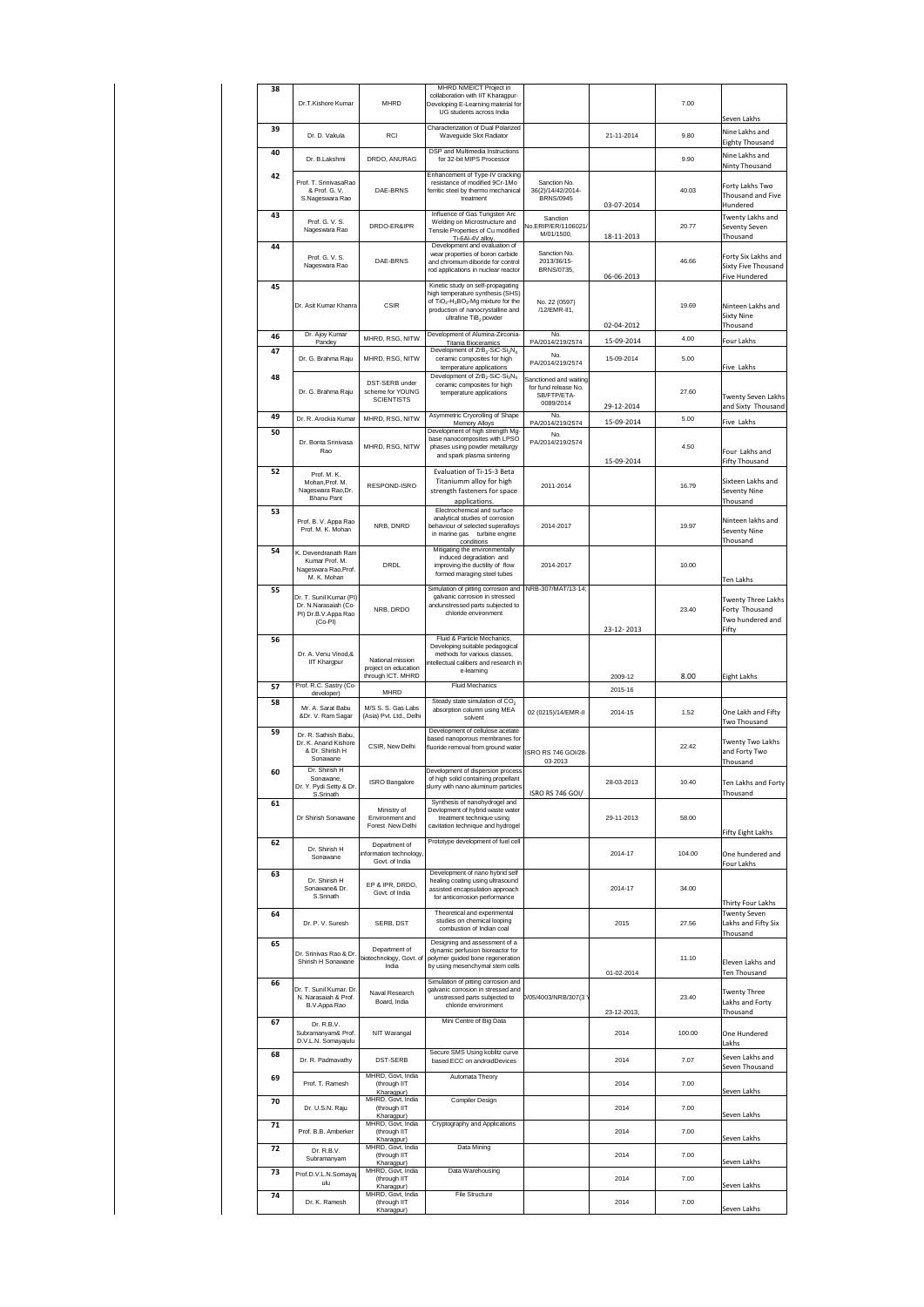|   |                   | 75                      | Dr. R.R. Rout                                                                        | MHRD, Govt, India<br>(through IIT                                              | Mobile Computing                                                                                                                                                |                                | 2014                   | 7.00                                                     |                                                                  |
|---|-------------------|-------------------------|--------------------------------------------------------------------------------------|--------------------------------------------------------------------------------|-----------------------------------------------------------------------------------------------------------------------------------------------------------------|--------------------------------|------------------------|----------------------------------------------------------|------------------------------------------------------------------|
|   |                   | 76                      | Dr. D. Bhargavi                                                                      | Kharagpur)<br><b>MHRD RSM</b>                                                  | Laminar forced convection in<br>thermally developing region of<br>parallel plate channels partially                                                             |                                | 19-01-2013             | 1.83                                                     | Seven Lakhs<br>One Lakh Eighty<br>Two Thousand<br>Seven Hundered |
|   |                   | 77                      | Dr.Ch. Ramreddy                                                                      | MHRD RSG                                                                       | filled with porous material:<br>constant heat flux<br>Dispersion effects on convective                                                                          |                                | 01-07-2014             | 4.00                                                     | and Eighty Four                                                  |
|   |                   | 78                      |                                                                                      |                                                                                | flows<br>Synthesis and characterization of                                                                                                                      |                                |                        |                                                          | Four Lakhs                                                       |
|   |                   |                         | Dr. P. Abdul Azeem                                                                   | <b>DST</b>                                                                     | phosphate and silicate based Bio<br>active glasses and their ceramics<br>for medical applications                                                               | SR/S2/CMP-<br>0090/2010(C)     | 2010                   | 16.97                                                    | Sixteen Lakhs and<br><b>Ninty Seven</b><br>Thousand              |
|   |                   | 79                      | Dr. K. Thangaraju                                                                    | DST-SERB-YSS                                                                   | Optical and lifetime studies of 1,2-<br>Diaroyl/heteroaroyl Benzenes and<br>organic light emitting diode (OLED)<br>characteristics                              | SERB/SR/FTP/PS -<br>162/2012   | 18-11-2013             | 23.34                                                    | Twenty Three Lakhs<br>and Thirty Four<br>Thousand                |
|   |                   | 80                      | Dr. T. Venkatappa<br>Rao, Prof. SVS<br>Ramana Reddy                                  | BRNS, DAE, Govt. of<br>India                                                   | Effects of electron beam<br>irradiation on poly lactic acid<br>blends and composites                                                                            | 35/14/55/2014-BRNS             | 01-01-2015             | 17.72                                                    | Seventeen Lakhs<br>Seventy One<br>Thousand and Five<br>Hundered  |
|   |                   | 81                      | Dr. P.V.SRILAKSHMI                                                                   | <b>FAST TRACK</b><br>PROPOSAL FOR<br>YONG SCIENTIST,<br><b>DST</b>             | Development of Benzoxazole,<br>Benzthiazole and Benzimidazoles<br><b>Based Novel Cationic Amphiphiles</b><br>for Non-Viral Gene Delivery<br>Targeting to Tumors | SR/FT/CS-043/2009              | 20-01-2010             | 17.00                                                    | Seventeen Lakhs                                                  |
|   |                   | 82                      | Dr. P.V.SRILAKSHMI                                                                   | <b>CSIR</b>                                                                    | Rational Design and Synthesis of<br>Dimerizable and Targetable<br>Cationic Peptide Amphiphiles for<br>Non-viral Gene Delivery                                   |                                |                        | 10.00                                                    | Ten Lakhs                                                        |
|   |                   | 83                      | Dr. Vishnu Shanker                                                                   | DST-Govt. of INDIA                                                             | Synthesis, characterization and<br>doping effect-studies of complex<br>metal oxide nano particles.                                                              | SR/FT/CS-043/2009              | 2009                   | 19.45                                                    | Ninteen Lakhs and<br><b>Forty Five Thousand</b>                  |
|   |                   | 85                      | Dr.K.V.Gobi, PI<br>Dr.B.V.Appa Rao,Co<br><b>PI</b>                                   | DRDO, Govt.India                                                               | Development of nano organized<br>electrochemical impedance<br>immunosensors for detecting trace<br>levels of explosives and<br>biowarfare agents                |                                | 01-04-2012             | 19.70                                                    | Ninteen Lakhs and<br>Seventy Thousand                            |
|   |                   | 86                      | Dr.B.V.Appa Rao,<br>PIDr.A.Ramachandrai<br>ah, CoPI<br>Dr.I.A.K.Reddy, CoPI          | MHRD, GOI                                                                      | Pedagogy Research Project, I<br><b>B.Tech Chemistry</b>                                                                                                         |                                | 01-12-2013             | 5.00                                                     | Five Lakhs                                                       |
|   |                   | 87                      | Prof.<br>G.V.P.Chandramouli                                                          | M/S Symed<br>Labs, Hyderabad                                                   | Synthesis and Analysis of<br>LINAZOLID                                                                                                                          |                                | 25-02-2015             | 8.00                                                     | Eight Lakhs                                                      |
|   |                   | 88                      | Prof. K. Laxma Reddy                                                                 | DST, New Delhi                                                                 | <b>FIST</b>                                                                                                                                                     | Dy.No.100/FD/11375/<br>2010    | 2010                   | 40.00                                                    | Forty Lakhs                                                      |
|   |                   | 91                      | Dr. P.V.SRILAKSHMI                                                                   | SERB-DST, New<br>Delhi                                                         | Development of Pyrazole,<br>Triazole and Tetrazole Based<br>Novel Cationic lipids for<br><b>Targeting Non-viral Gene</b><br>Delivery to Tumors                  | SR/SO/BB-0033/2011             | 22-01-2013             | 31.60                                                    | Thirty One Lakhs<br>and Sixty Thousand                           |
|   |                   | 92                      | Dr. D. Kashinath                                                                     | DST (SERB)                                                                     | Design and synthesis of (-)-<br>kaitocephalin derivatives and their<br>pharmacological evaluation as<br>ionotropic glutamate receptor<br>(iGluRs) antagonists   |                                | 04-12-2012             | 24.50                                                    | Twenty Four Lakhs<br>and Fifty Thousand                          |
|   |                   | 93                      | Dr. K. Hari Prasad                                                                   | <b>DST-INSPIRE</b>                                                             | Novel glycosylation methods and<br>their application to biologically<br>important molecules                                                                     |                                | 30-10-2015             | 35.00                                                    | Thirty Five Lakhs                                                |
|   |                   | 94                      | Dr. K. Hari Prasad                                                                   | DST-SERB                                                                       | N-Heterocyclic Carbene Catalyzed<br>Tandem $[2+2]$ and $[4+2]$<br><b>Cycloaddition Reactions:</b><br>Application in the Synthesis of                            |                                | 30-10-2015             | 23.00                                                    | Thirty Three Lakhs                                               |
|   |                   | 95                      | Dr.T.Sunil Kumar, PI<br>Dr.B.V.Appa Rao,<br>CoPI Dr.N.Narasaiah,<br>Co <sub>Pl</sub> | Naval Research<br>Board, Govt.India                                            | Simmulation of pitting corrosion<br>and galvanic corrosion in stressed<br>and un stressed parts subjected to<br>chloride environment                            |                                | 23-12-2013             | 23.40                                                    | <b>Twenty Three</b><br>Lakhs and Forty<br>Thousand               |
|   |                   | 96                      | Prof. A.<br>Ramachandraiah, Dr.<br>KV Gobi                                           | <b>MHRD</b>                                                                    | Centre for Sustainable and<br><b>Alternate Energy Systems</b>                                                                                                   |                                |                        | 500.00                                                   | <b>Five Crores</b>                                               |
|   |                   | 97                      | Dr.Ritanjali Majhi                                                                   | <b>DST</b>                                                                     | A study on Research and<br>consultancy activities of NIT<br>system in India-Ritanjali Majhi-<br>SOM                                                             | DST/NSTMIS/05/143/20           | 06-08-2012             | 16.02                                                    | Sixteen Lakhs and<br><b>Two Thousand</b>                         |
|   |                   | 98                      | Prof P Sammulal Dr P<br>Ramlal (Co<br>Investigator                                   | <b>UGC New Delhi</b>                                                           | Employment and Women Issues in<br>Tribal Areas: A study                                                                                                         |                                |                        | 13.50                                                    | Thirteen Lakhs and<br><b>Fifty Thousand</b>                      |
|   |                   | 99<br>100               | Dr. K Narasimhulu                                                                    | <b>DST</b>                                                                     | <b>Bioethanol Production from</b><br>Cellulosic Biomass by immobilized<br>yeast cells<br>Process development for cellulose                                      | SERB/F/1819/2014-<br>2015      | 18-06-2014             | 23.00                                                    | Twenty Three Lakhs                                               |
|   |                   |                         | Dr. R. Satish Babu                                                                   | <b>CSIR</b>                                                                    | acetate based nanoporous<br>membranes for arsenic and<br>fluoride removal from ground water<br>to make potable water                                            | 02(2015)/14/EMR-II             | 17-11-2014             | 21.84                                                    | Twenty One Lakhs<br>and Eighty Four<br>Thousand                  |
|   |                   | 101                     | Dr. Urmila Saxena                                                                    | <b>DST</b>                                                                     | Development of Immunosensor for<br>Detection of Cancer Biomarkers<br>for Early Diagnosis<br>Studies on the operator DNA                                         | SB/FTP/ETA/-<br>0103/2014,     | 29-12-2014             | 23.00                                                    | Twenty Three Lakhs                                               |
|   |                   | 102                     | Dr. Amiatva Bandhu                                                                   | <b>DST</b>                                                                     | binding mechanism of Mce1R of<br>mycobacterium tuberculosis<br>H37Rv                                                                                            | SERB/LS-224/2014,              | 09-10-2014             | 23.00                                                    | Twenty Three Lakhs                                               |
|   | Financial<br>Year |                         | <b>Name of Faculty</b><br>(Principal<br>Investigator)                                | Name of the<br><b>Funding agency</b>                                           | <b>Title of the Project</b>                                                                                                                                     | <b>Sanctioned order</b><br>no. | <b>Sanctioned date</b> | Amount<br><b>Received</b> (In<br><b>Rupees In Lakhs)</b> | <b>Amount received</b><br>(in words)                             |
| 3 | 2013-14           |                         | C.S.R.K. Prasad,<br>D.S.N.V. Amar Kumar<br>K.V.R. Ravi Shankar,                      | <b>IUT, New Delhi(SUTP</b><br>Project funded by WB)                            | Development of Urban<br>Transportation Toolkits: a)<br>Analysis of Urban Traffic System,                                                                        |                                |                        | 12.00                                                    |                                                                  |
|   |                   | $\mathbf{1}$            | T.V. Ramanayya<br>S Venkateswara Rao                                                 | RSM (MHRD)                                                                     | b) Urban Transportation System<br>Design & Evaluation<br>RSM Project: (Completed)A study on the influence                                                       |                                |                        | 2.80                                                     | Twelve Lakhs                                                     |
|   |                   | $\overline{2}$          |                                                                                      |                                                                                | of Nano particles (Al2O3 and Fe2O3) inclusions in<br>Self Compacting Concrete.                                                                                  |                                |                        |                                                          | Two Lakhs and<br><b>Eighty Thousand</b>                          |
|   |                   | $\mathbf{3}$            | P. Hari Prasad Reddy<br>C.S.R.K. Prasad                                              | <b>DST-SERB</b><br>Ministry of Urban                                           | DST-Fast Track for Young<br>Scientist<br>Centre for Urban Transportation                                                                                        |                                |                        | 25.00<br>132.50                                          | Twenty Five Lakhs<br>One Hundered Two                            |
|   |                   | 4                       |                                                                                      | Development                                                                    | <b>Studies</b>                                                                                                                                                  |                                |                        |                                                          | Lakhs and Fifty<br>thousand                                      |
|   |                   | 5                       | C.S.R.K. Prasad<br>C.S.R.K. Prasad                                                   | Roads and Building<br>Department,<br>Hyderabad<br>Panchayat Raj<br>Engineering | Road Safety Manual<br><b>Rural Roads GIS</b>                                                                                                                    |                                |                        | 10.00<br>25.00                                           | <b>Ten Lakhs</b>                                                 |
|   |                   | 6                       | Venkaiah Chowdary                                                                    | Department,<br>Hyderabad<br>Department of Science                              | Effect of Aging on the Mechanical                                                                                                                               |                                |                        | 20.90                                                    | <b>Twenty Five Lakhs</b>                                         |
|   |                   | $\overline{\mathbf{z}}$ |                                                                                      | and Technology                                                                 | Response of Asphalt Binders                                                                                                                                     |                                |                        |                                                          | Twenty Lakhs and<br>Ninty Thousand                               |

**S.No.**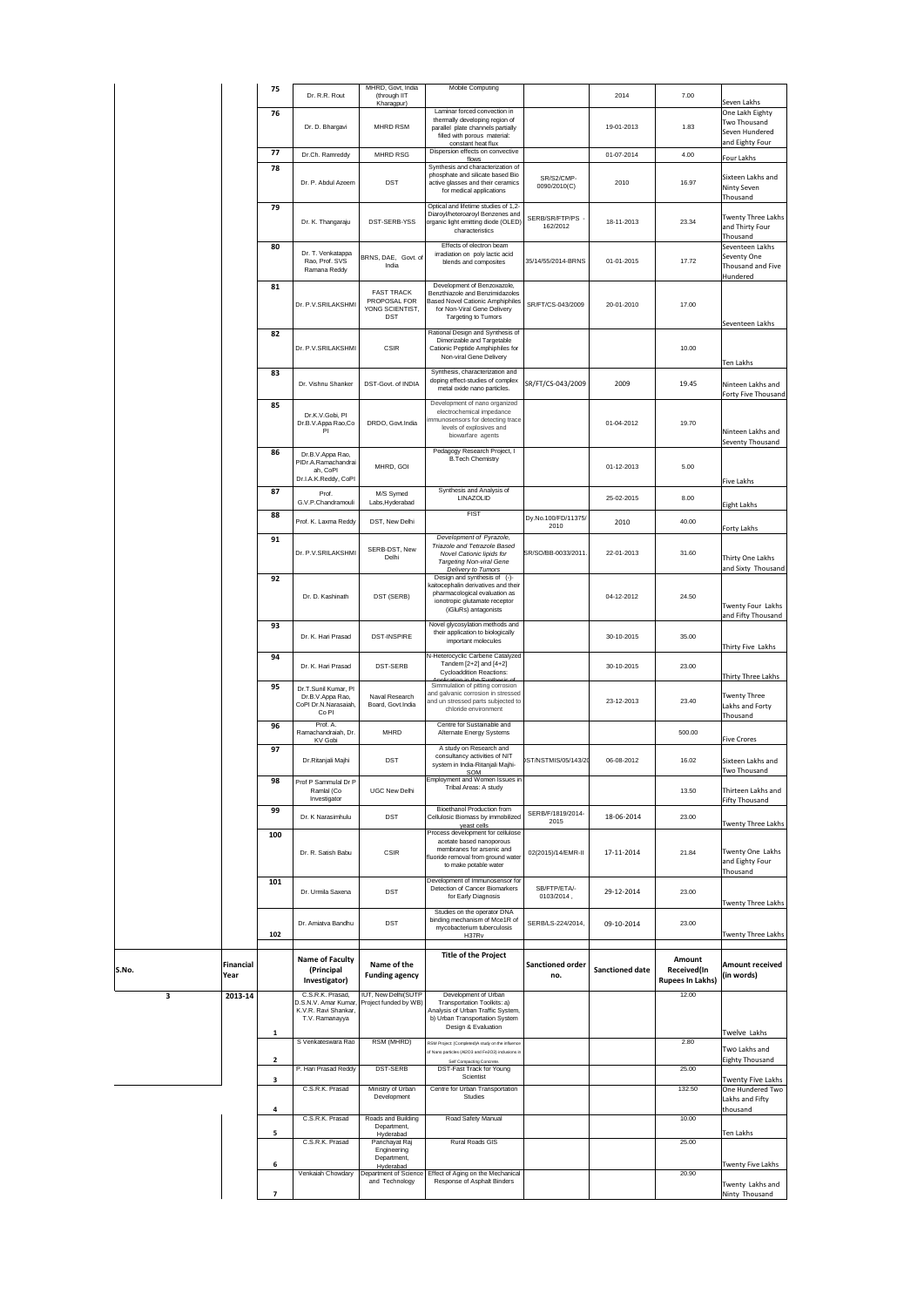|          | Venkaiah Chowdary                                             | Ministry of Human<br><b>Resources</b><br>Development                                                                                                            | Influence of Mix Properties on the<br><b>Permanent Deformation</b><br><b>Characteristics of Asphalt Mixtures</b>              |  | 3.50   | Three Lakhs and                                                   |
|----------|---------------------------------------------------------------|-----------------------------------------------------------------------------------------------------------------------------------------------------------------|-------------------------------------------------------------------------------------------------------------------------------|--|--------|-------------------------------------------------------------------|
| 8        | C.S.R.K. Prasad, and<br>Venkaiah Chowdary                     | Ministry of Rural<br>Development                                                                                                                                | Sealing of Gravel Roads                                                                                                       |  | 19.50  | <b>Fity Thousand</b><br>Ninteen Lakhs and                         |
| 9        | K.V.R. Ravi Shankar                                           | Department of Science                                                                                                                                           | Pedestrian Behaviour Dynamic                                                                                                  |  | 23.00  | <b>Fifty Thousand</b>                                             |
| 10       | K. Venkata                                                    | and Technology<br><b>DST</b>                                                                                                                                    | Analysis near Intersections and<br>Terminals<br>Development of Precise and Real                                               |  | 15.53  | <b>Twenty Three Lakhs</b>                                         |
|          | Reddy Deva Pratap                                             |                                                                                                                                                                 | <b>Time Simulation Watershed</b><br>Modeling System Using Advanced<br>Geospatial and Soft Computing                           |  |        | Fifteen Lakhs and<br><b>Fifty Three</b>                           |
| 11       | K. Venkata Reddy                                              | <b>DST-SERC Fast Tract</b><br>for Young Scientists                                                                                                              | Methods<br>Development of Rural Information<br>System Using High Resolution                                                   |  | 16.92  | Thousand<br>Sixteen Lakhs and                                     |
| 12       | Prof. N V Umamahesh                                           | Information Technology                                                                                                                                          | Satellite Data, GIS and GPS<br>Integrated Urban Flood                                                                         |  | 66.83  | Ninty Two<br>Thousand                                             |
|          |                                                               | Research Academy<br>(ITRA), The Department<br>of Electronics &<br>Information Technology,<br>Ministry of<br>Communication and<br>Information Technology,<br>Gol | Management in India: Technology<br><b>Driven Solutions</b>                                                                    |  |        | Sixty Six Lakhs and<br><b>Eighty Three</b>                        |
| 13       | Dr. E Venkata<br>Rathnam and Prof. K                          | DST/CWRDM                                                                                                                                                       | Lake Dynamics and their<br>interaction with aquifers at                                                                       |  | 19.21  | Thousand<br>Ninteen Lakhs and                                     |
| 14       | V Jayakumar<br>Dr. P.Venkateswara                             | <b>BITS Pilani KK Birla</b>                                                                                                                                     | Warangal City using Isotope<br>Techniques<br>Investigating the effect of co-                                                  |  | 27.43  | <b>Twenty One</b><br>Thousand                                     |
| 15       | RaoDr.S.S.BaralDr.Vai<br>bhav Goud                            | Goa CampusIIT,<br>Guwahati                                                                                                                                      | digestion and advanced sludge pre-<br>treatment methods on the<br>anaerobic conversion potential of<br>the organic wastes.    |  |        | Twenty Seven Lakhs<br>Forty Two<br>Thousand and Eight<br>Hundered |
|          | Dr.S.S.BaralDr.<br>P.Venkateswara<br>RaoDr.Vaibhav Goud       | BITS Pilani KK Birla<br>Goa CampusIIT,<br>Guwahati                                                                                                              | Development of efficient<br>bioleaching process for the metal<br>recovery from spent catalysts                                |  | 26.56  | <b>TwentySix Lakhs</b><br>and Fifty Six                           |
| 16<br>17 | Sri.T Vinay Kumar                                             | RSG 2013-2014 - NIT<br>Warangal                                                                                                                                 | Direct Torque Control of Five -<br>Phase Induction motor drive                                                                |  | 5.00   | Thousand<br><b>Five Lakhs</b>                                     |
| 18       | Dr.G Siva kumar                                               | RSG 2013-2014 -NIT<br>Warangal                                                                                                                                  | Load compensation by<br><b>DSTATCOM</b> in distribution system                                                                |  | 5.00   | <b>Five Lakhs</b>                                                 |
|          | Dr. Sreenivasarao D                                           | RSG 2013-2014 -NIT<br>Warangal                                                                                                                                  | Performance investigation of a<br>single-star bridge-cell based<br>modular multilevel cascaded<br>inverter with different PWM |  | 5.00   |                                                                   |
| 19       | Dr.D. V. L.<br>N.Somayajulu                                   | <b>NMEICT</b>                                                                                                                                                   | schemes<br>NMICTE Pedagogy Research<br>Project- development of course                                                         |  |        | <b>Five Lakhs</b>                                                 |
| 20       | Dr M J Davidson                                               | DST, 2013                                                                                                                                                       | "HVDC Transmission"<br>End Forming of thin walled tubes                                                                       |  | 13.70  |                                                                   |
| 21       | Dr. P. Subhash Chandra<br>BoseProf. C.S.P. RaoSri.            | <b>DRDL</b>                                                                                                                                                     | by Induction Forming Process<br>Evaluation of optimum machining<br>parameters while machining                                 |  | 10.00  | Thirteen Lakhs and<br>Seventy Thousand                            |
| 22       | G. Venkate-shwara Rao                                         |                                                                                                                                                                 | Nimonic alloy(C263)-Development<br>of genetic programming models                                                              |  |        | <b>Ten Lakhs</b>                                                  |
| 23       | C.S.P. Rao                                                    | MHRD-NITW Mini<br>centre of excellence                                                                                                                          | Development of Advanced<br>Manufacturing facility for Metal                                                                   |  | 40.00  | <b>Forty Lakhs</b>                                                |
|          | Dr.A.Veeresh Babu                                             | MHRD, NITW                                                                                                                                                      | <b>Matrix Composites</b><br>Comparative experimentalism on<br>the NOx reduction using Urea<br>dosed SCR and EGR system with   |  | 2.80   |                                                                   |
| 24       | G.Naga Srinivasulu                                            | MHRD, RSM                                                                                                                                                       | a second generation biofuel<br>Parametric Studies and Dynamic                                                                 |  | 2.50   | Two Lakhs and<br><b>Eighty Thousand</b>                           |
| 25       | Dr R N Rao                                                    | MHRD, RSM                                                                                                                                                       | Response of PEM Fuel Cell<br>Sliding and Abrasive wear                                                                        |  | 3.30   | Two Lakhs and Fifty<br>Thousand                                   |
| 26       |                                                               |                                                                                                                                                                 | behaviour of aluminium matrix<br>composites                                                                                   |  |        | Three Lakhs and<br><b>Thirty Thousand</b>                         |
|          | Prof. AVN Rao, Prof.<br>S.Srinivasa<br>Prof.<br>Rao,          | <b>TEQIP-II</b>                                                                                                                                                 | Centre for Sustainable Energy<br><b>Studies</b>                                                                               |  | 500.00 |                                                                   |
| 27       | N.Subramanyam and<br>others (Total-13<br>Investigators)       |                                                                                                                                                                 |                                                                                                                               |  |        | Five Hundered<br>Lakhs                                            |
|          | Dr M J DavidsonDr<br>AsitMrs Porpandiselvi                    | <b>DST</b>                                                                                                                                                      | Formability of induction heated<br>tailor welded blanks(TWB) of<br>precipitation hardenable aluminium                         |  | 5.70   | Five Lakhs and                                                    |
| 28       | Dr. M J DavidsonDr.<br>AsitDr. N. Selvaraj                    | <b>CSIR</b>                                                                                                                                                     | allovs<br>Modelling Studies on the Hot<br>Deformation and Densification                                                       |  | 12.60  | Seventy Thousand                                                  |
|          |                                                               |                                                                                                                                                                 | Behaviour of Sintered Al-TiB2<br>composites and its Tribological<br>Characterization                                          |  |        | Twelve Lakhs and                                                  |
| 29       | Dr. Kiran Kumar K                                             | <b>DST</b>                                                                                                                                                      | Investigations on heat transfer                                                                                               |  | 23.64  | <b>Sixty Thousand</b>                                             |
| 30       |                                                               |                                                                                                                                                                 | augmentation in a rectangular<br>thermosyphon loop by using<br>nanofluids: mini to large scale                                |  |        | <b>Twenty Three Lakhs</b><br>and Sixty Four<br>Thousand           |
|          | Dr.T.Kishore Kumar                                            | RCI, DRDO                                                                                                                                                       | study<br>Study and development of real<br>time adaptive filter algorithms for                                                 |  | 8.50   | Eight Lakhs and                                                   |
| 31       | Dr.T.Kishore Kumar                                            | <b>MHRD</b>                                                                                                                                                     | sensor measurements<br>MHRD NMEICT Project in<br>collaboration with IIT Kharagpur-                                            |  | 7.00   | <b>Fifty Thousand</b>                                             |
| 32       |                                                               |                                                                                                                                                                 | Developing E-Learning material for<br>UG students across India                                                                |  |        | Seven Lakhs                                                       |
| 33       | Prof. N.V.S.N. Sarma                                          | <b>MHRD</b>                                                                                                                                                     | Pedagogy Project- Antennas                                                                                                    |  | 7.00   | Seven Lakhs                                                       |
| 34       | Prof. N.V.S.N. Sarma/<br>Dr.D.Vakula                          | <b>DRDO</b>                                                                                                                                                     | Design of optimum phased array<br>and Identification of Faulty<br>Elements                                                    |  | 9.90   | Nine Lakhs and<br>Ninty Thousand                                  |
| 35       | Dr. B.Lakshmi                                                 | DRDO, ANURAG                                                                                                                                                    | <b>DSP and Multimedia Instructions</b><br>for 32-bit MIPS Processor                                                           |  | 9.50   | Nine Lakhs and<br><b>Fifty Thousand</b>                           |
|          | Dr.V.V.Mani                                                   | DRDO, ANURAG                                                                                                                                                    | O-QPSK Modulator &<br>Demodulator design and its<br>performance analysis for IEEE<br>802.15.4 Personal Area Networks          |  | 9.80   | Nine Lakhs and                                                    |
| 36       | Dr. Y. Pydi                                                   | <b>ISRO Banglore</b>                                                                                                                                            | Development of Dispersion                                                                                                     |  | 10.40  | <b>Eighty Thousand</b>                                            |
| 37       | $(CO-PI)$<br>Setty                                            |                                                                                                                                                                 | process of high solid containing<br>propellant slurry with Nano Al<br>Particles                                               |  |        | Ten Lakhs and Forty<br>Thousand                                   |
| 38       | Dr. Shirish<br>SonawaneDr. S<br>SrinathProf. Y. Pydi<br>Setty | Indian Space<br>Research Organization<br><b>ISRO Space Center</b><br>Sriharikota                                                                                | Development of Dispersion<br>process of high solid containing<br>propellant slurry with Nano Al<br>Particles                  |  | 10.64  | Ten Lakhs and Sixty<br><b>Four Thousand</b>                       |
|          | Dr. Shirish Sonawane                                          | Ministry of<br>Environment and                                                                                                                                  | Synthesis of nanohydrogel and<br>Devlopment of hybrid waste water                                                             |  | 58.00  |                                                                   |
| 39       |                                                               | Forest New Delhi                                                                                                                                                | treatment technique using<br>cavitation technique and hydrogel                                                                |  |        | <b>Fifty Eight Lakhs</b>                                          |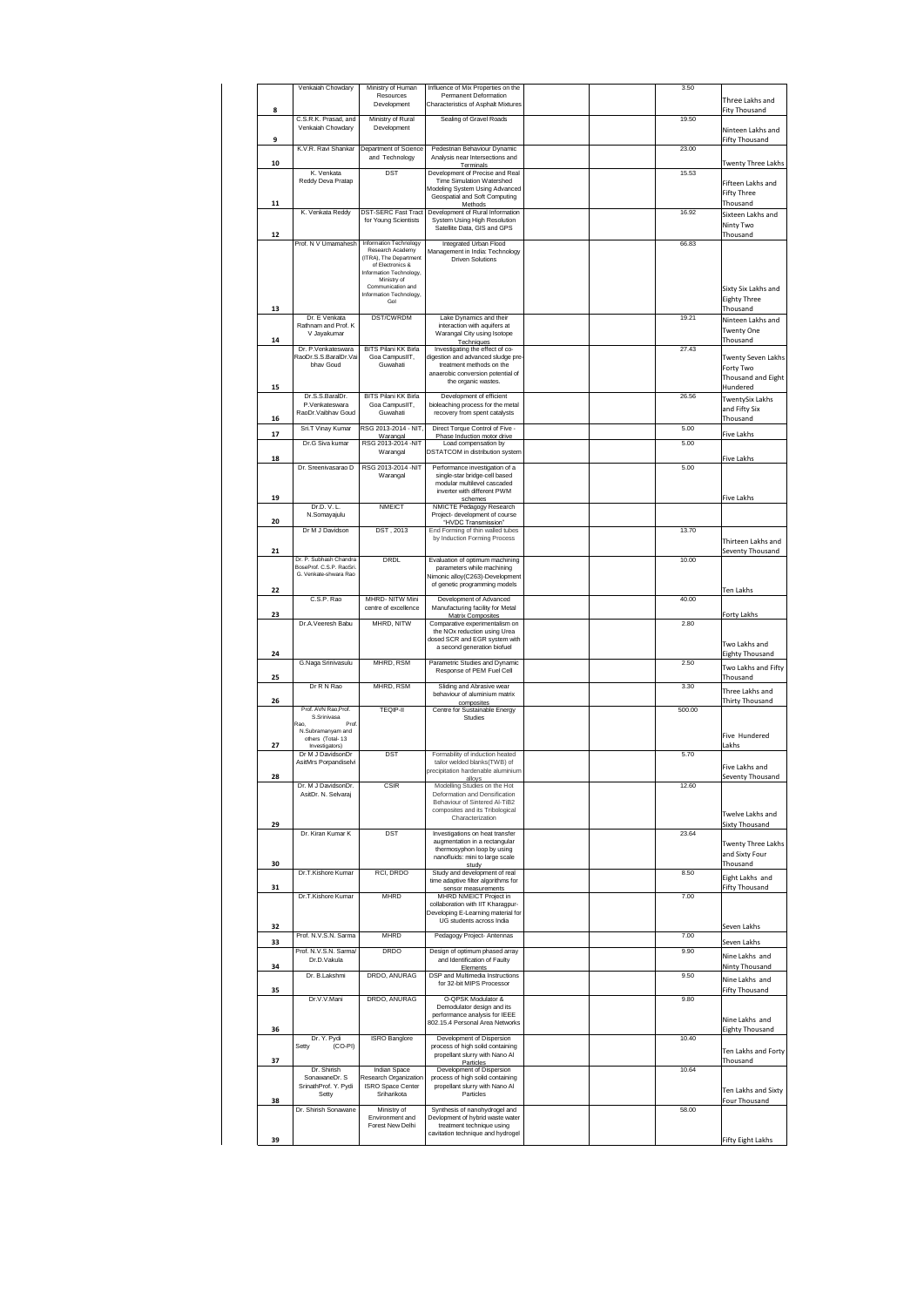|          | Seshagiri Rao A<br>(NITW), Vivek V.                                       | New INDIGO through<br><b>DST</b>                                       | Advanced modeling, control and<br>decision support tools for flexible                                           |  | 11.70        |                                                      |
|----------|---------------------------------------------------------------------------|------------------------------------------------------------------------|-----------------------------------------------------------------------------------------------------------------|--|--------------|------------------------------------------------------|
|          | Ranade (NCL, Pune),<br>R. Saravanane (PEC,<br>Pondicherry), Ingmar        |                                                                        | and optimal wastewater treatment<br>plants                                                                      |  |              |                                                      |
|          | Nopens (Ghent,<br>Belgium), Quim                                          |                                                                        |                                                                                                                 |  |              |                                                      |
| 40       | Comas, Jordi Robuste<br>(Spain),                                          |                                                                        |                                                                                                                 |  |              | Eleven Lakhs and<br>Seventy Thousand                 |
|          | Dr. T. Sunil Kumar. Dr.<br>N. Narasaiah & Prof.                           | Naval Research<br>Board, India                                         | Simulation of pitting corrosion and<br>galvanic corrosion in stressed and                                       |  | 23.40        | <b>Twenty Three Lakhs</b>                            |
| 41       | B.V.Appa Rao<br>Dr. P.V. Suresh                                           | TREC-STEP,                                                             | unstressed parts subjected to chloride<br>environment<br>Preparation of a Practitioners                         |  | 1.5          | and Forty thousand                                   |
|          |                                                                           | Tiruchirappalli                                                        | information package report on the<br>"Developments in Chemical Looping<br>Technology worldwide" for the benefit |  |              |                                                      |
| 42       | Dr. R.B.V.                                                                |                                                                        | of our power sector.                                                                                            |  |              | One Lakh and Fifty<br>Thousand                       |
|          | Subramanyam& Prof.<br>D.V.L.N. Somayajulu                                 | NIT Warangal                                                           | Mini Centre of Big Data                                                                                         |  | 100.00       |                                                      |
| 43       | Dr. R. Padmavathy                                                         | <b>DST-SERB</b>                                                        | Secure SMS Using koblitz curve<br>based ECC on androidDevices                                                   |  | 7.07         | <b>Hundered Lakhs</b><br>Seven Lakhs and             |
| 44       | Prof. T. Ramesh                                                           | MHRD, Govt, India                                                      | Automata Theory                                                                                                 |  | 7.00         | Seven Thousand                                       |
| 45       | Dr. U.S.N. Raju                                                           | (through IIT Kharagpur)<br>MHRD, Govt, India                           | Compiler Design                                                                                                 |  | 7.00         | Seven Lakhs                                          |
| 46       | Prof. B.B. Amberker                                                       | (through IIT Kharagpur)<br>MHRD, Govt, India                           | Cryptography and Applications                                                                                   |  | 7.00         | Seven Lakhs                                          |
| 47       | Dr. R.B.V.                                                                | (through IIT Kharagpur)<br>MHRD, Govt, India                           | Data Mining                                                                                                     |  | 7.00         | Seven Lakhs                                          |
| 48       | Subramanyam                                                               | (through IIT Kharagpur)<br>MHRD, Govt, India                           |                                                                                                                 |  |              | Seven Lakhs                                          |
| 49       | Prof.D.V.L.N.Somayaj<br>ulu                                               | (through IIT Kharagpur)                                                | Data Warehousing                                                                                                |  | 7.00         | Seven Lakhs                                          |
| 50       | Dr. K. Ramesh                                                             | MHRD, Govt, India<br>(through IIT Kharagpur)                           | <b>File Structure</b>                                                                                           |  | 7.00         | Seven Lakhs                                          |
| 51       | Dr. R.R. Rout                                                             | MHRD, Govt, India<br>(through IIT Kharagpur)                           | Mobile Computing                                                                                                |  | 7.00         | Seven Lakhs                                          |
| 52       | Prof. S. G. Sanjeevi                                                      | MHRD, Govt, India<br>(through IIT Kharagpur)                           | Problem Solving and Programming                                                                                 |  | 7.00         |                                                      |
|          | Dr. G.V.S.Nageswara<br>Rao                                                | AR&DB                                                                  | Improvement of Tribological<br>Properties of Titanium Alloys                                                    |  | 17.14        | Seven Lakhs<br>Seventeen Lakhs                       |
|          |                                                                           |                                                                        |                                                                                                                 |  |              | Thirteen Thousand<br>Nine Hundered and               |
| 53       | Dr. G.V.S.Nageswara                                                       | <b>DRDO</b>                                                            | Influence of Gas Tungsten Arc                                                                                   |  | 20.77        | Twenty                                               |
| 54       | Rao                                                                       |                                                                        | Welding on Microstructure and<br>Tensile Properties of Cu Modified                                              |  |              | Twenty Lakhs and<br><b>Seventy Seven</b><br>Thousand |
|          | Dr. G.V.S.Nageswara<br>Rao                                                | <b>BRNS</b>                                                            | Ti-6Al-4V Alloy<br>Development and Evaluation of<br>Wear Properties of Boron Carbide                            |  | 46.66        |                                                      |
|          |                                                                           |                                                                        | and Chromium Diboride for Control<br>Rod Applications in Nuclear<br>Reactors                                    |  |              | Forty Six Lakhs and<br><b>Sixty Five Thousand</b>    |
| 55       | Dr. M.K.Mohan                                                             | <b>ISRO</b>                                                            | Evaluation of Ti-15-3 Beta                                                                                      |  | 16.79        | <b>Five Hundered</b><br>Sixteen Lakhs and            |
| 56       |                                                                           |                                                                        | Titanium alloy for high strength<br>fasteners for space applications                                            |  |              | <b>Seventy Nine</b><br>Thousand                      |
|          | Dr. Asit Kumar Khanra                                                     | <b>CSIR</b>                                                            | Kinetic study on self-propagating high temperature<br>synthesis (SHS) of TiO2-H3BO3-Mg mixture for              |  | 19.69        | Ninteen lakhs and                                    |
| 57       |                                                                           |                                                                        | the production of nanocrystalline and ultrafine TiB2<br>powder                                                  |  |              | <b>Seventy Nine</b><br>Thousand                      |
| 58       | Dr. Ajoy Kumar<br>Pandey<br>Dr. G. Brahma Raju                            | RSM, NITW<br>RSM, NITW                                                 | Development of Alumina-Zirconia-<br><b>Titania Bioceramics</b><br>Development of ZrB2-TiB2-Si3N4 ceramic        |  | 5.00<br>5.00 | <b>Five Lakhs</b>                                    |
| 59<br>60 | Dr. R. Arockia Kumar                                                      | RSM, NITW                                                              | composites for high temperature applications<br>Asymmetric Cryorolling of Shape                                 |  | 5.00         | <b>Five Lakhs</b><br>Five Lakhs                      |
|          | Dr. Bonta Srinivasa<br>Rao                                                | RSM, NITW                                                              | <b>Memory Alloys</b><br>Development of high strength Mg-<br>base nanocomposites with LPSO                       |  | 5.00         |                                                      |
| 61       |                                                                           |                                                                        | phases using powder metallurgy<br>and spark plasma sintering                                                    |  |              | <b>Five Lakhs</b>                                    |
|          | Dr. B. V. Appa Rao(PI)Dr.<br>M.K.Mohan and (Co-PI)                        | NRB, DRDO                                                              | Electrochemical and surface<br>analytical studies of corrosion                                                  |  | 23.00        |                                                      |
| 62       |                                                                           |                                                                        | behaviour of selected superalloys<br>in marine gas turbine engine<br>conditions                                 |  |              | <b>Twenty Three Lakhs</b>                            |
|          | Dr. T. Sunil Kumar<br>(PI)Dr. N.Narasaiah (Co-<br>PI)Dr.B.V.Appa Rao (Co- | NRB, DRDO                                                              | Simulation of pitting corrosion and<br>galvanic corrosion in stressed                                           |  | 23.40        |                                                      |
| 63       | PI)                                                                       |                                                                        | andunstressed parts subjected to<br>chloride environment                                                        |  |              | <b>Twenty Three Lakhs</b><br>and Forty thousand      |
|          | Dr.D.Srinivasacharya                                                      | <b>Counsel of Scientific</b><br>and Industrial<br>Research, New Delhi, | Free and Forced Convection<br>effects on perfectly conduction<br>micropolar fluid                               |  | 10.00        |                                                      |
| 64       |                                                                           | India                                                                  |                                                                                                                 |  |              | Ten Lakhs                                            |
|          | Dr. H. P. Rani                                                            | Department of Atomic<br>Energy, BARC,<br>Mumbai                        | CFD analysis of flow assisted<br>corrosion (FAC) problems in pipes<br>and pipe bends                            |  | 28.78        | Twenty Eight Lakhs                                   |
| 65       |                                                                           |                                                                        |                                                                                                                 |  |              | and Seventy Eight<br>thousand                        |
| 66       | Dr.P.Muthu                                                                | <b>MHRD Research</b><br>Seed Grant                                     | Computer Simulation of flow in<br>curved tubes : Application to blood<br>flow in aorta                          |  | 2.00         | Two Lakhs                                            |
| 67       | Dr.J.Pranitha                                                             | <b>MHRD Research</b><br>Seed Grant                                     | Heat Transfer for a Flow in a Non-<br>Newtonian Fluid by a Circular<br>Plate                                    |  | 2.00         | Two Lakhs                                            |
| 68       | Dr.A.Benerji Babu                                                         | <b>MHRD Research</b><br>Seed Grant                                     | Nonlinear convection in Porous<br>Medium                                                                        |  | 2.00         | Two Lakhs                                            |
|          | Dr.D.Bhargavi                                                             | MHRD Research<br>Seed Grant                                            | Laminar forced convection in<br>thermally developing region of<br>parallel plate channels partially             |  | 1.82         | One Lakh and                                         |
| 69       | Dr.Ch.Ramreddy                                                            | <b>MHRD Research</b>                                                   | filled with porous material: constant<br>heat flux<br>Dispersion Effects on Convective                          |  | 4.00         | <b>Eighty Two</b><br>Thousand                        |
| 70       | Prof.K.Srimannarayan                                                      | Seed Grant<br>DIT, MIT, New Delhi                                      | <b>Flows</b><br>High temperature measurement                                                                    |  | 31.20        | <b>Four Lakhs</b><br>Thirty One                      |
| 71       | a, Prof. R.L.N.Sai<br>Prasad                                              |                                                                        | using fiber Bragg grating Sensors"                                                                              |  |              | Thousand and<br>Twenty                               |
|          | Prof.M. Sai Shankar,<br>Prof. R.L.N.Sai Prasad                            | BRFST, IPR,<br>Gandhinagar                                             | Development of FBG sensors for<br>Fusion Technology relevant<br>Applications                                    |  | 28.86        | Twenty Eight Lakhs<br>and Eighty Six                 |
| 72       | Dr.P. Abdul Azeem                                                         | <b>DST</b>                                                             | Synthesis and characterization of                                                                               |  | 16.97        | thousand                                             |
|          | A sst. Professor                                                          |                                                                        | phosphate and silicate based bio<br>active glasses and their ceramics<br>for medical applications               |  |              | Sixteen Lakhs and<br><b>Ninty Seven</b>              |
| 73       | Dr. K. Thangaraju                                                         | Department of Science<br>and Technology                                | Optical and lifetime studies of<br>highly stable 1,2-                                                           |  | 23.34        | Thousand                                             |
|          |                                                                           | (DST), New Delhi,<br>India.                                            | diaroyl/heteroaroyl benzenes and<br>organic light emitting diode                                                |  |              | <b>Twenty Three Lakhs</b><br>and Thirty Four         |
| 74       | Dr. V. Rajeswar Rao                                                       | <b>CSIR</b>                                                            | (OLED)characteristic<br>Synthesis and anti angiogenesis<br>activity of new sulphur heterocyclic                 |  | 8.75         | thousand                                             |
| 75       |                                                                           |                                                                        | compounds derived from<br>coumarins.                                                                            |  |              | Eight Lakhs and<br><b>Seventy Five</b><br>Thousand   |